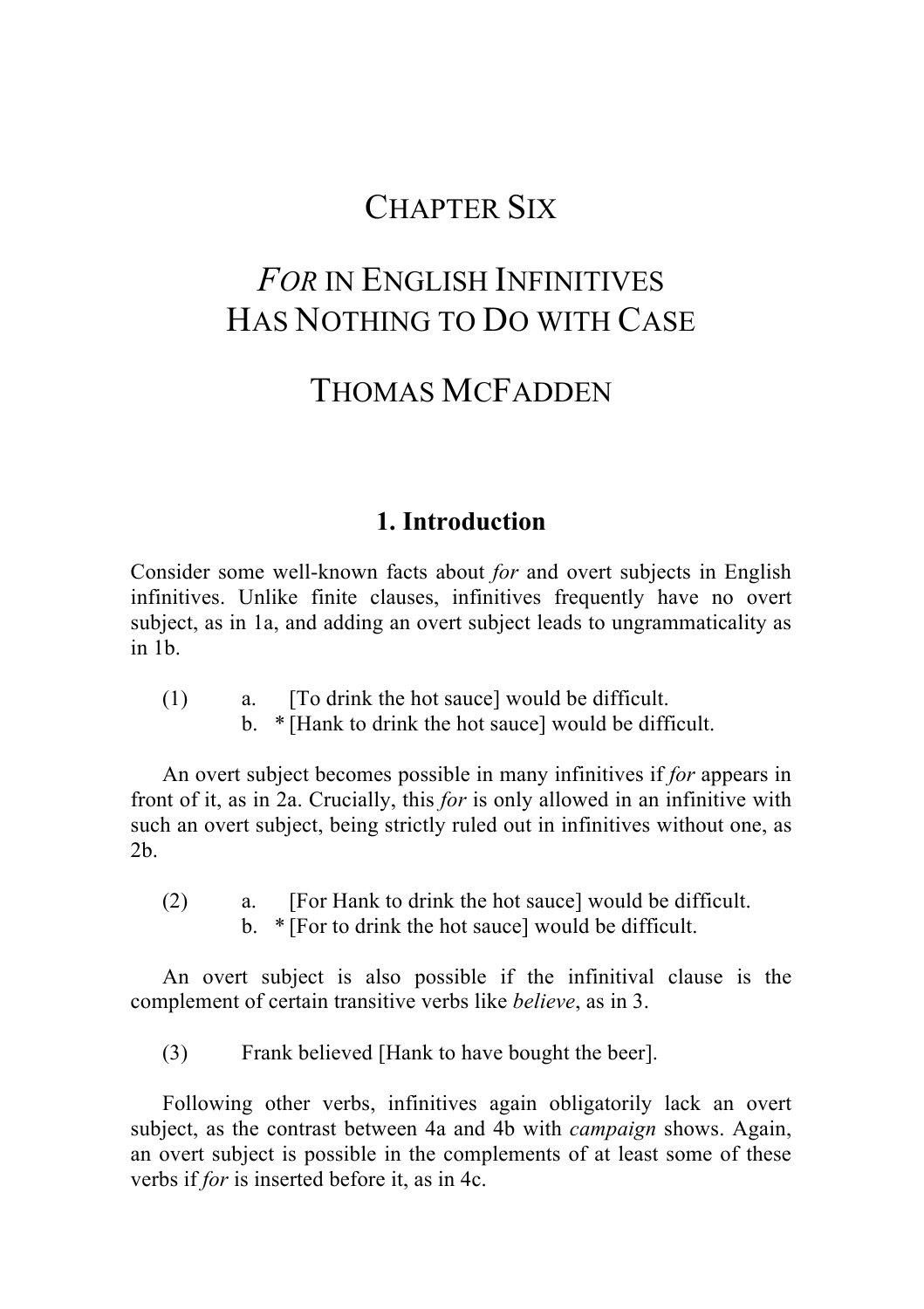#### 132 Chapter Six

- (4) a. Frank campaigned [to drink the hot sauce].
	- b. \* Frank campaigned [Hank to drink the hot sauce].
	- c. Frank campaigned [for Hank to buy the beer].

This is one of the central sets of data that inspired the theory of abstract syntactic Case formulated in the late 1970s and early 1980s (Vergnaud, 1977; Chomsky, 1980, and following). The basic intuition behind abstract Case is that DPs are somehow defective and can only appear in configurations where some other element can license them by assigning them Case. Finite tense or agreement licenses subjects in finite clauses by assigning them structural nominative Case. The crucial element for nominative assignment is lacking in infinitives, and so by default these are not allowed to have overt subjects. However, the defectiveness of infinitives in this respect can be overcome if something else is present to assign Case to the subject DP — a transitive ECM verb like *believe* or the special prepositional complementizer *for*. The notion that what is involved here is some abstract version of case comes from the fact that, in languages with full-fledged systems of overt case-marking, verbs and prepositions play an important role in determining the case in which their complement DPs appear. What is happening with subjects in English infinitives can then be seen as a driven by the abstract features involved in case-marking, even though the relevant distinctions are not always realized in the overt morphology of the language.

An account of the distribution of *for* in terms of the Case needs of the following subject is initially attractive when we concentrate on the data presented above. However, I will argue in this article that it clearly fails when we broaden our empirical perspective. The difficulties begin when we consider infinitival complements of other classes of verbs in English, where the distribution of *for* and overt subjects is rather different, and Case theory offers no insight into why this should be. Matters get worse when we bring in diachronic data on *for-to* infinitives, which are strikingly inconsistent with the predictions of Case theory and cast serious doubt on accounts devised for the synchronic data. The trouble continues when we bring in cross-linguistic evidence for comparison. The conclusion we will come to is that English *for* is actually rather odd, and the details of its distribution are more likely to be due to language-particular quirks than something deep and universal like abstract Case.

I will argue that the distribution of *for* can be more accurately described in terms of restrictions on overt and covert complementizers, which apply to that as well, which has a suspiciously similar distribution. I will present evidence that these restrictions must be characterized at least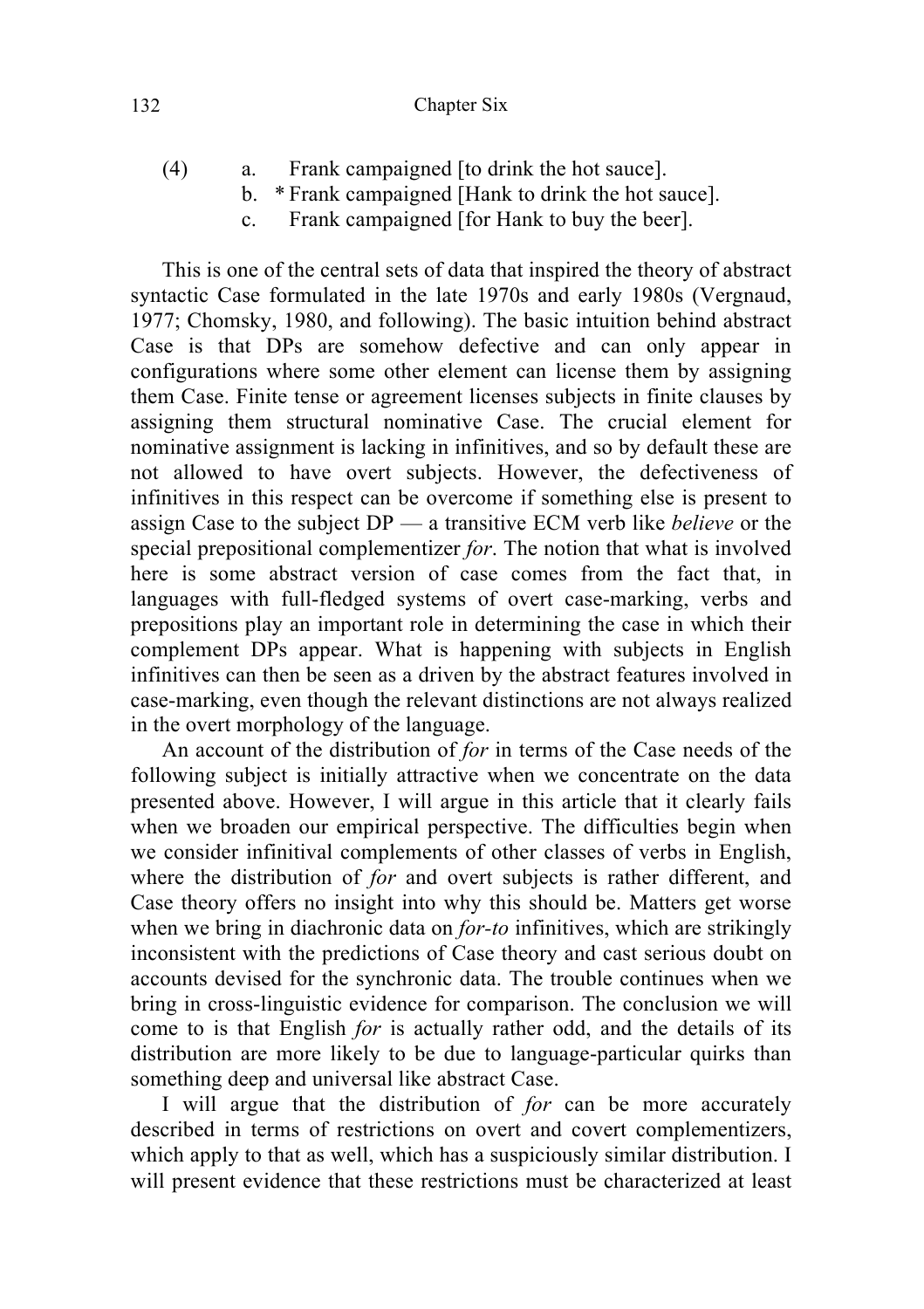partly in prosodic terms, and will make a first attempt at precisifying and motivating these. I will then propose that the differences of detail in the restrictions on the two complementizers can be accounted for if we adopt central aspects of Rizzi (1997)'s structures for the English left periphery, but will argue against certain peripheral aspects of his account which depend on Case theory. While I cannot present a fully principled explanation of the distribution of *for*, I will lay out as much as possible the properties that such an explanation must and must not have.

# **2. Problems for a Case-based Approach**

#### **2.1.** *want***-Class Verbs**

The attractiveness of the Case-theoretic approach to the distribution of overt subjects and *for* in infinitives is based on the behavior of three classes of verbs that take non-finite complements. First, verbs like *campaign* can either have an overt subject, obligatorily preceded by *for*, or a controlled PRO, obligatorily without *for*:

(5) a. Frank campaigned [\*(for) Hank to drink the hot sauce]. b. Frank campaigned  $[(*for)$  PRO to drink the hot sauce].

Second, verbs like *believe* require an overt subject in their complement, without *for*, and do not allow controlled PRO:

(6) a. Hank believed [(\*for) Bill to have drunk the hot sauce]. b. \* Hank believed [PRO to have drunk the hot sauce].

Third, verbs like *try* simple don't allow an overt subject in their complement, either with or without *for*, taking only a controlled PRO subject:

- (7) a. \* Hank tried [(for) Bill to drink the hot sauce].
	- b. Hank tried [PRO Bill to drink the hot sauce].

Case theory can make sense of these three patterns as follows. Overt DPs require Case, while PRO cannot have it.<sup>1</sup> Infinitival clauses by default

<sup>&</sup>lt;sup>1</sup> Alternatively, following Chomsky & Lasnik (1993); Martin (2001), we could say that PRO does require Case, but a specific type—null Case—which is barred on overt DPs. For present purposes, this comes out to the same thing as the version of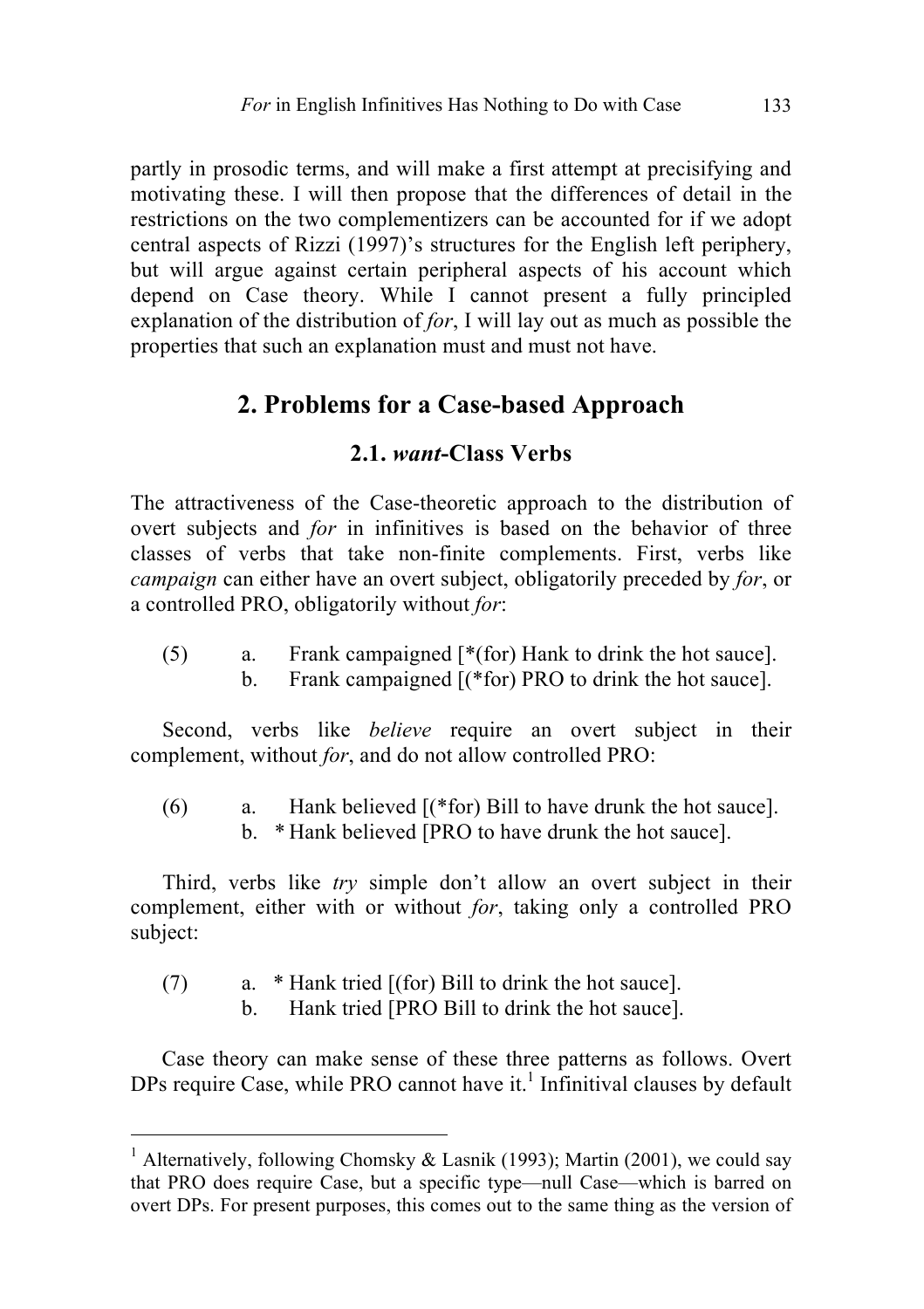have no source of Case for DPs in the subject position, and thus typically allow only PRO subjects. However, one type of infinitive has a special complementizer *for* which does assign Case to the subject position and thus appears with overt DP subjects. Verbs like *campaign* can take either type of infinitival clause as their complement, and thus allow both options. Verbs like *believe* can only take infinitival clauses without *for* as their complements, but themselves assign Case to the embedded subject position. They thus require an overt subject without *for* and do not allow PRO. Finally, verbs like *try* only take infinitival clauses without *for* as their complements and do not themselves assign Case, so they only allow PRO subjects in the embedded clause.

However, English has an additional class of verbs like e.g. *want* which don't fit into any of these three patterns, and which cannot so easily be accommodated within Case theory. These verbs allow variation between an overt subject and PRO in the complement clause:

- (8) a. I want [PRO to join the circus].
	- b. I want [Jeff to join the circus].

With some members of the class, *for* is preferred before an overt subject (9a), with others for is optional (9b), and with still others including *want* itself—*for* is clearly dispreferred  $(9c)$ :<sup>2</sup>

- (9) a. I would hate [?\*(for) Jeff to join the circus].
	- b. I would like [(for) Jeff to join the circus].
	- c. I want [(?\*for) Jeff to join the circus].

Consider why this is problematic. The basis of the Case-theoretic analysis of the distribution of subject types is the assumption that PRO and overt DPs have mutually inconsistent Case needs. However, these verbs seem capable of satisfying both. Similarly, the basis of the Case-based story of the distribution of *for* is that it shows up in all and only the non-

the theory where PRO doesn't get Case at all. Either way, overt DPs and PRO have distinct and complementary Case requirements which can be used to model the differences in their distribution.

<sup>2</sup> The strength of the preference for or against *for* with particular verbs is subject to extensive dialectal and inter-speaker variation. What is crucial is that there is broad agreement on the existence of the various sub-classes, even if there is disagreement on which verbs belong in which. In fact, verbs like *campaign* mentioned above essentially belong in the *want-*class broadly defined, at the end with strongest preference for *for* along with an overt subject.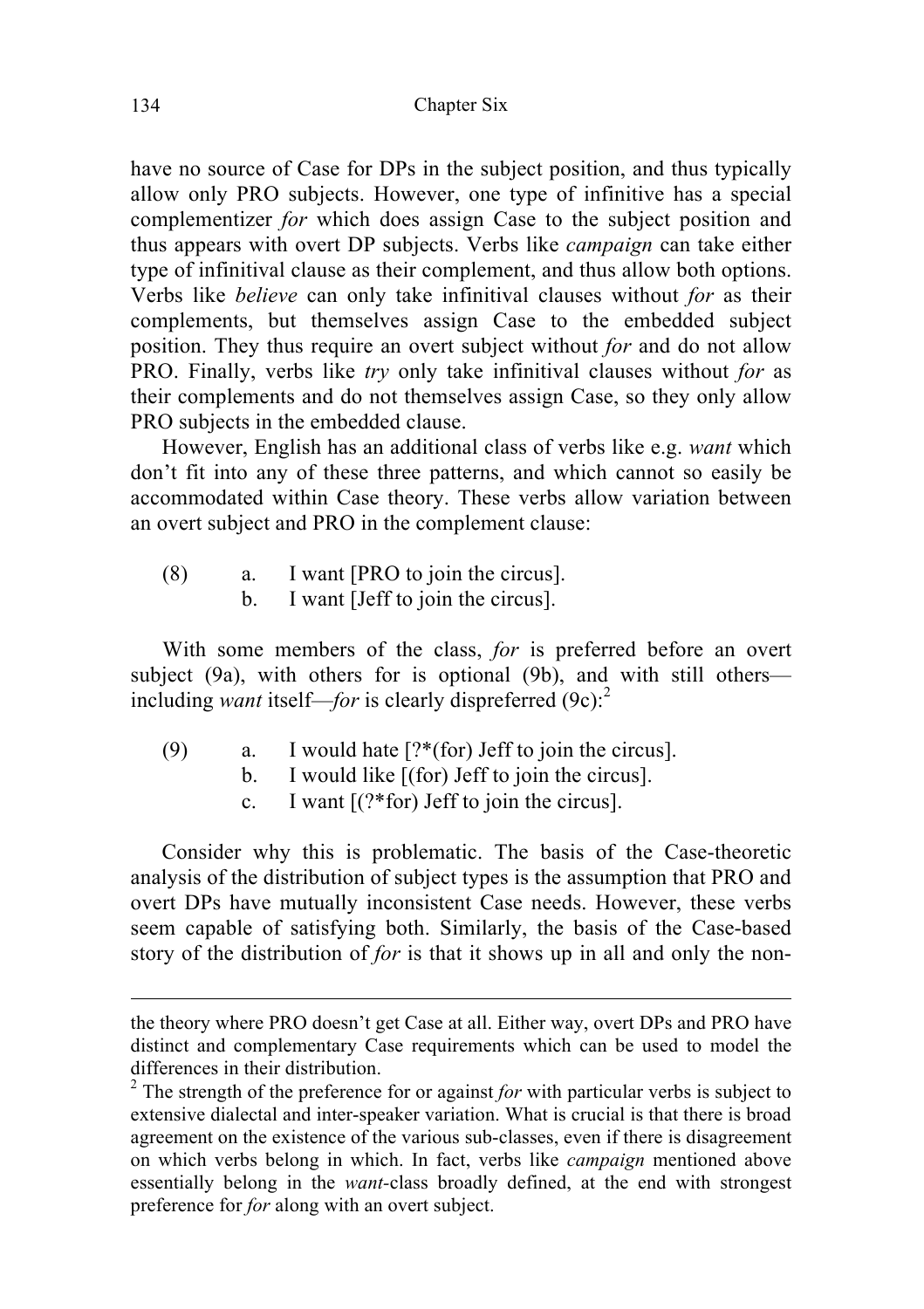finite clauses where it is required for Case purposes. But after at least some of these verbs, it can (optionally) go missing. To put it a different way, if *for* shows up where it does in order to deal with something so important as Case licensing, how can it be optional in a sentence like 9b?

How could we make sense of the behavior of this class of verbs and their complements within Case theory? I can think of two main possibilities. The first possibility is that (some) *want*-class verbs can in fact license the embedded subject via ECM, i.e. they are like *believe* in this respect. The initial problem with this idea is that we would have to say that, unlike the *believe*-class verbs, the *want-*class verbs only optionally assign Case to the subject of their complement. The non-Case-assigning option would have to be what underlies both the examples with *for* before an overt subject and those with a controlled PRO. In other words, we would have no principled explanation of why these verbs differ from the *believe*-class verbs in allowing control complements. A further problem for this approach is that the embedded subject below *want*-class verbs simple does not show the close association with the matrix clause that is found with verbs like *believe*. In a tradition of work going back at least to Postal (1974), it has been shown that the embedded subject behaves as though it were the matrix direct object of these verbs according to a number of syntactic and semantic diagnostics. The simplest one to demonstrate is that, under passivization, the embedded subject can become the matrix subject, as in 10a. Crucially, subjects embedded in infinitives below *want*class verbs do not show these kinds of behavior, including not being able to raise to matrix subject position in passives as in 10b (for additional evidence and discussion, see Lasnik & Saito, 1991; Bošković, 1997; Martin, 2001):

(10) a. John*<sup>i</sup>* was believed/proven/made out t*<sup>i</sup>* to be sick. b. \* John*<sup>i</sup>* was wanted/preferred/liked t*i* to be sick.

The patterns of object-like behavior are the main justification for the ECM analysis of *believe-*class verbs — the embedded subject behaves like the object of the matrix verb because, like a normal object, it receives structural accusative case from that verb. Since this object-like behavior is missing in the complements of *want*-class verbs, an analysis of their subject licensing properties in terms of ECM seems seriously misguided.

The second possibility for making sense of *want*-class complements within Case theory is to suppose that there's a non-overt counterpart of *for*  that is involved in Case-licensing in examples like 9b and 9c, where we have an overt subject but no overt *for* (see e.g. Bošković, 1997; Martin,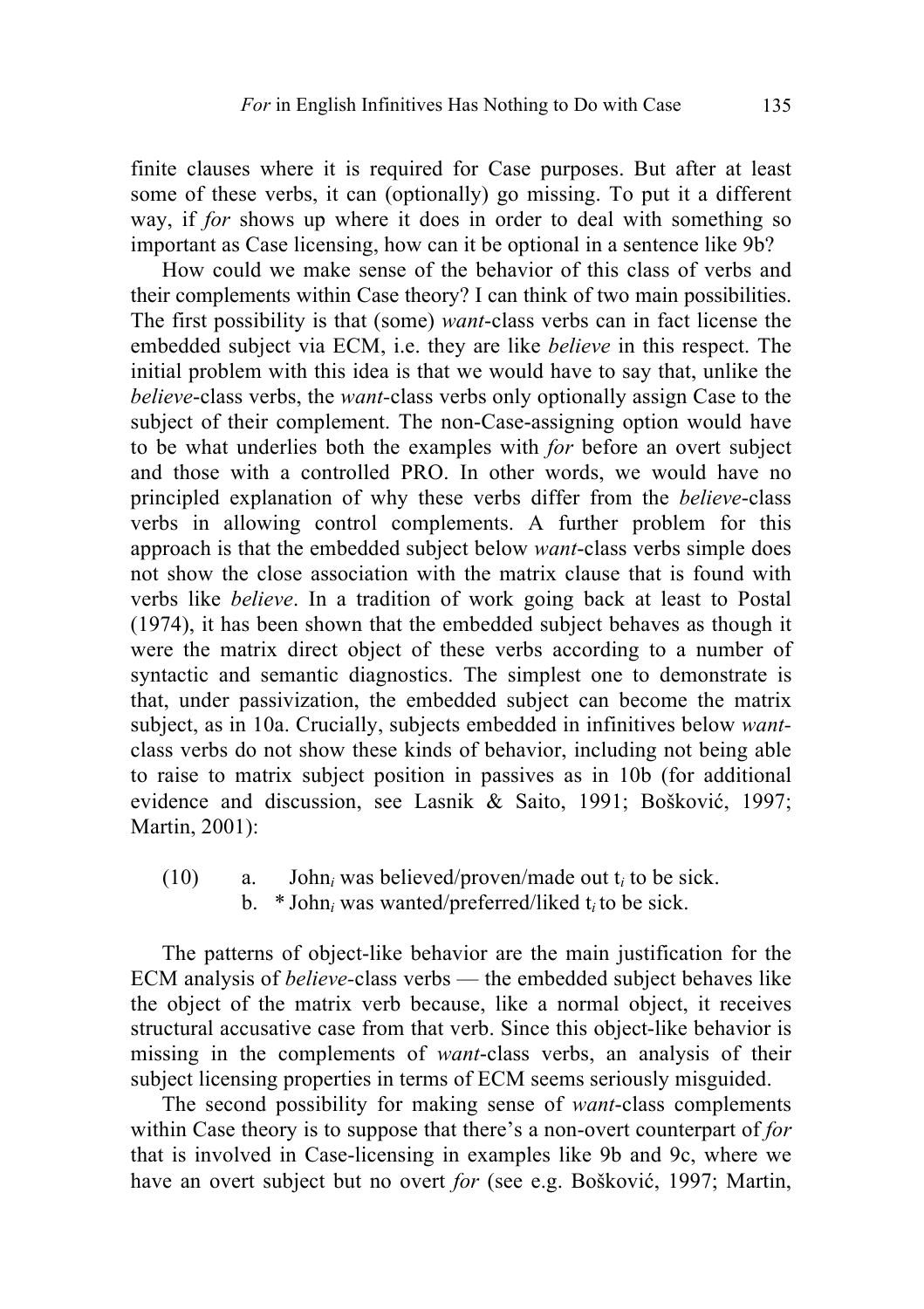2001, for different versions of this idea, which goes back at least to Bresnan, 1972). In other words, the difference between the two variants in 9b would not be whether *for* is present, but whether it is pronounced. This would provide a uniform account for the Case-licensing of the overt subjects that appear here and would correctly distinguish between these structures and those with ECM verbs like *believe.*

While I ultimately agree that the correct analysis of the relevant sentences does involve a null version of *for*, and will adopt this position in the analysis I propose below, I submit that doing so undermines any explanatory power that a Case-based story about the distribution of *for*  had. Such a theory of *for* was attractive in that it provided a way to understand the apparent simple correlation between the presence of overt for and overt subjects. Once we begin positing null instances of for to plug gaps in that correlation, we can no longer say that we can explain where *for* must and must not appear. Furthermore, if there is a null version of *for*  which can appear in sentences like 9b and is sufficient to Case-license the overt embedded subject, we are at a loss to explain why it is not sufficient in sentences like 9a and must give way to the overt version. There is nothing in principle to stop of from saying that both null and overt *for* are able to assign Case to a following subject, but once we do this, we are admitting that Case doesn't explain the distribution of overt *for*. Case theory could be used to account for the occurrence of the relevant syntactic head, but something else would be needed to model the conditions on its pronunciation.

#### **2.2. Middle English**

Additional questions are raised by data on the origins of the *for-to* construction. The first infinitives with *for-to* show up in the transitional period between Old English and Middle English (henceforth ME). However, these early example are a bit funny from a modern English perspective. First of all, throughout ME, the vast majority of *for-to* infinitives don't have an overt subject: $3$ 

(11) a. I ne come not in-til erθe [for to do mi wille] 'I didn't come to the earth to do my will.' (BENRUL,10.333)

<sup>&</sup>lt;sup>3</sup> According to my searches of the PPCME2 (Kroch & Taylor, 1999), 1 of 391 forto infinitives in the period 1150-1250 has an overt subject. For 1250-1350, it is 3 of 315, 1350-1420 16 of 1292, and for 1420-1500, 18 of 352. See also Pak (2006).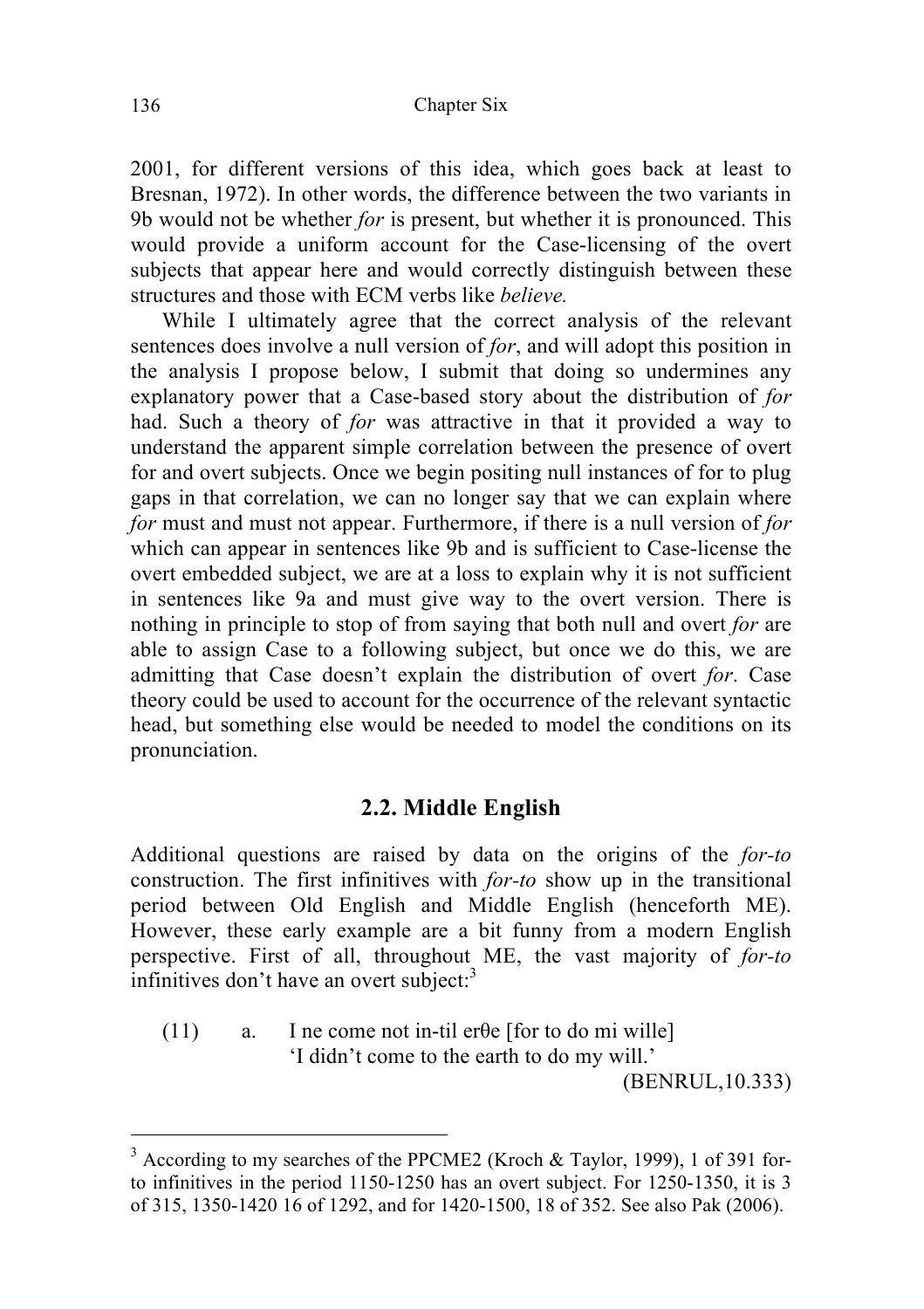b.  $\ldots$  and wente wythout the wal for to walke

'… and went outside the wall in order to walk.'

(REYNAR, 11.179)

The few that do have an overt subject place it before *for*, not between it and to:

(12) For it es a velany, a **man for to** be curyously arrayed apon his heuede with perré and precyous stanes 'For it is a disgrace for a man to be strangely adorned on his head with jewels and precious stones.' (ROLLTR, 29.609, from Pak, 2006)

So we don't yet see the familiar correlation between overt subjects and *for* in infinitive clauses. This is interesting, but doesn't necessarily have much significance for the nature of Case theory or the analysis of modern English—it just seems to indicate that the syntax of *for* was different in ME, perhaps that it was merged somewhere in the articulated Infl domain rather than the C domain. Indeed, so far ME looks quite similar to Belfast English, which has been analyzed in Case-theoretic terms by Henry (1992).

The ME data which are truly revealing and problematic (and crucially different from those in Belfast English) are those like 13 below. These are sentences containing infinitival clauses which are not complements of transitive verbs, have no *for*, and yet do have an overt subject: $4$ 

(13) The thridde grevance is [a man to have harm in his body]. 'The third grievance is for a man to be bodily injured.' (CTPARS, 310.C1.941)

Infinitivals of this type appear as predicate clauses following a copula (13), as surface clausal subjects (14a) and as extraposed subjects of predicate adjectives (14b) and nouns (14c):

(14) a. [a man to pride hym in the goodes of grace] is eek an outrageous folie 'For a man to pride himself in the gifts he has received by grace is also an outrageous folly.' (CTPARS, 302.C2.562)

<sup>&</sup>lt;sup>4</sup> See Garrett (2011) for discussion of the development of this clause type.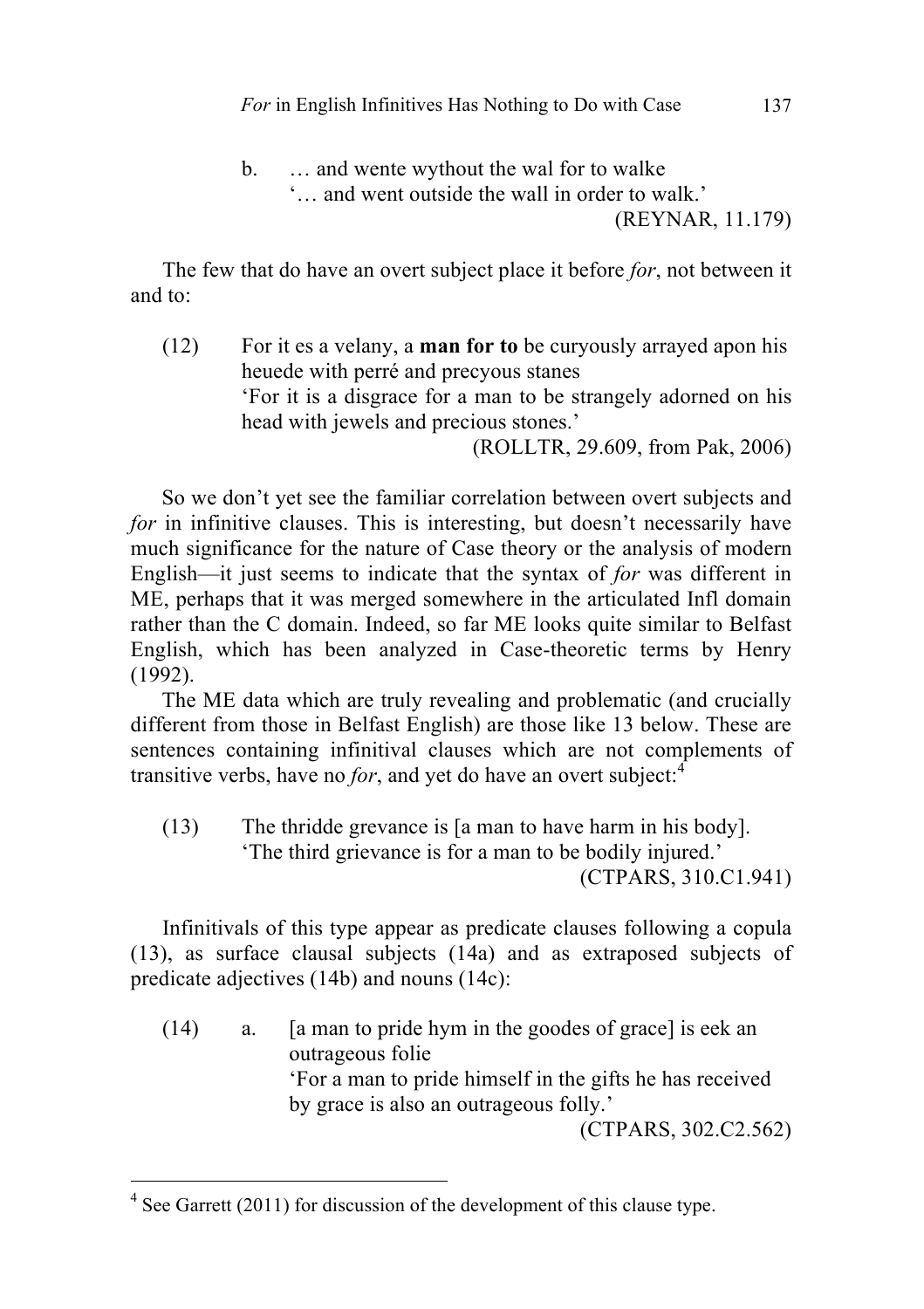#### 138 Chapter Six

- b. And so was hit syttyng [Crist to teche θis mekenesse]. 'And so it was fitting for Christ to teach this meakness.' (WYCSER, 350.2203) c. it is a woodnesse [a man to stryve with a strenger or a moore myghty man than he is hymself]
	- 'It is madness for a man to quarrel with a stranger or a man who is stronger than himself.'

(CTMELI, 231.C1.537)

They also appear as adjunct and appositional clauses:

(15) a. 'That were shame unto the,' seyde sir Launcelot, '[thou an armed knyght to sle a nakyd man by treson].' '"That would be a disgrace on you," said sir Lancelot, "for you, an armed knight, to slay a naked man by treason".'

(MALORY, 206.3373)

b. hym thought no worship to have a knyght at such avayle, [he to be on horsebacke and hys adversary on foote] 'It seemed to him no honor to have a knight at such a disadvantage, for himself to be on horseback and his adversary to be on foot.'

(MALORY, 40.1297)

The construction is thus securely attested and reasonably diverse in its distribution. Still, all of the examples I have found have two related things in common. First, they would most naturally be translated into modern English as *for-to* infinitives, and second, the subject has no obvious source for abstract Case.

Why does this matter for present concerns? Consider that parallel modern English sentences (including the translations of the examples above) absolutely require an overt *for*—they are ungrammatical without it. It is presumed that this is because *for* is there to handle Case on the embedded subject. Now, if something as deep and universal as Caselicensing is what is at stake here, we don't expect much cross-linguistic variation. No language should allow an overt subject in such a clause without *for*, unless some other element is present to assign it Case. The fact that ME does show precisely this kind of variation, but without any other indication that something else is different about these clauses in a way that should be relevant for Case, suggests that the Case-theoretic understanding of modern English *for* is incorrect. Instead, something more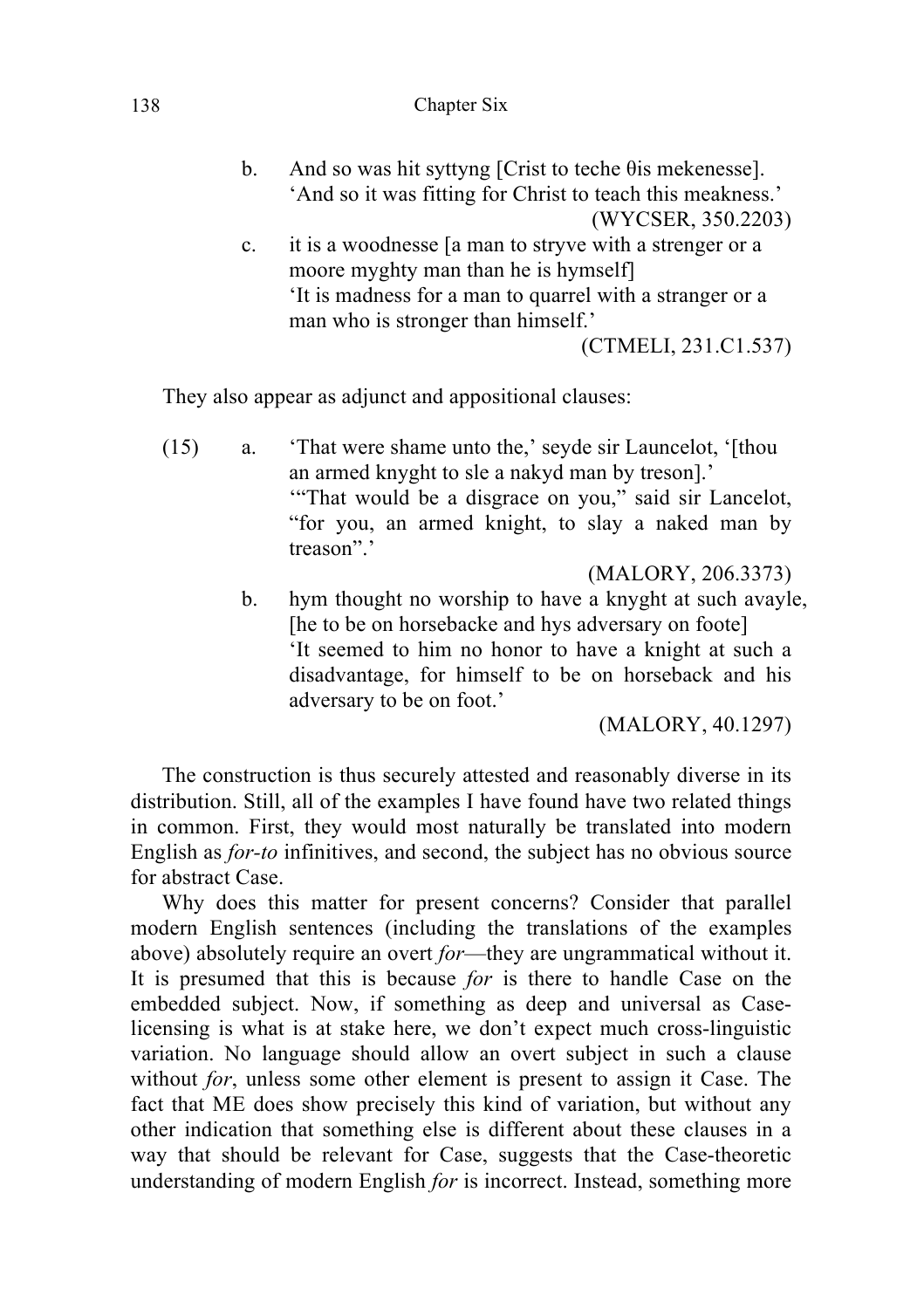parochial and shallow that's at least partly specific to modern English must be involved here.

#### **2.3. Language Comparison**

Comparative data from languages somewhat further afield confirm that the overt distribution of *for* in modern English is more a reflection of language-specific factors than an instantiation of a universal principle. The obligatory co-occurrence of a 'prepositional complementizer' with overt subjects in certain non-finite clauses is not a pattern that consistently recurs across languages. Of course, 'prepositional complementizers' are themselves rather common—e.g. Italian *di* 'of', to which we will return below—but their appearance generally does not co-vary with that of an overt subject. Indeed, they frequently only appear in clause types that only (or at least predominantly) take a controlled PRO subject.

On the other hand, a wide array of languages allow overt subjects in various kinds of non-ECM infinitives, again reminiscent of modern English *for-to* infinitives, but with nothing like *for* or other plausible Caselicensers present. e.g., Irish allows overt subjects in extraposed infinitives like 16 (McCloskey, 1985):

(16) Níl iontas [é mac mí-nádúrtha a thógáil.] is-not wonder him son un-natural raise:INF 'It is no wonder that he should raise an unnatural son.'

Note that there can be no question of ECM here, since the matrix clause doesn't have a transitive verb, and an extraposed clause wouldn't be in the right structural position. Crucially, there is no preposition like *for* or anything else in the embedded clause that we might expect to be a Caseassigner. The embedded verb is not marked for tense, and unlike in the famous European Portuguese construction discussed by Raposo (1987), it also doesn't bear any agreement morphology. Similar patterns can be found under the traditional label AcI (accusative-with-infinitive) in Latin and Ancient Greek (see e.g. vanden Wyngaerd, 1994).

An even more striking example is the Tamil adjunct infinitive in 17 discussed by Sundaresan & McFadden (2009):

(17) [vasu poori porikk-a] raman maavu vasu.NOM poori.ACC fry-INF raman.NOM flour.ACC vaangi-n-aan buy-PST-M.3SG 'Raman bought flour for Vasu to fry pooris'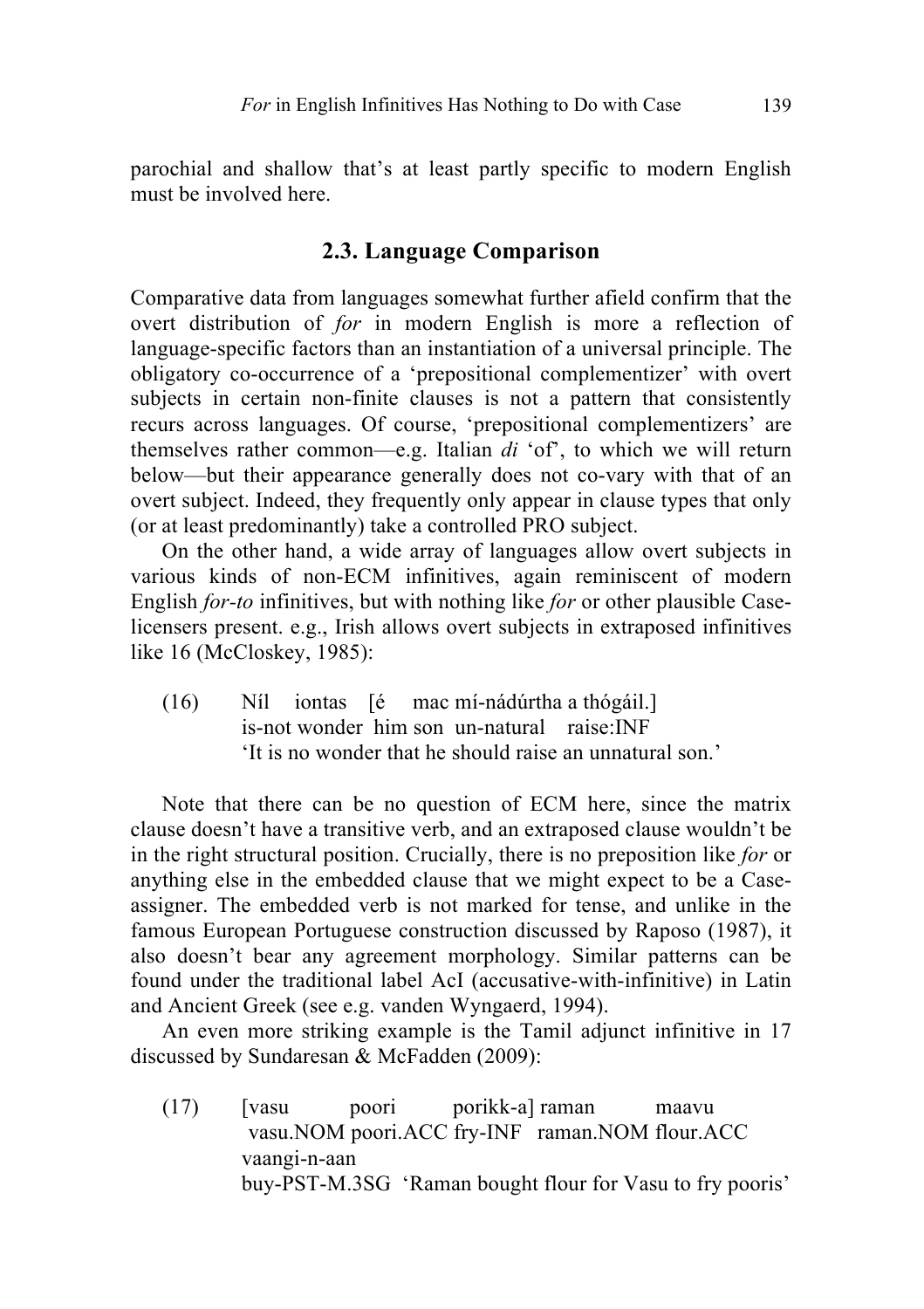The matrix clause already has a direct object *poori*, so there can't be any structural accusative from the matrix verb left over to license the embedded subject. Furthermore, the embedded clause is an adjunct, so the structural conditions for ECM aren't even met. Nonetheless, an overt subject is perfectly grammatical in the clause, bearing morphological nominative case no less. Again, patterns like this, while not ubiquitous, are also not rare cross-linguistically (see Sundaresan & McFadden, 2009, for more examples and discussion).

What is relevant for our analysis of the distribution of *for* is that the Irish and Tamil examples here are essentially parallel in terms of their semantics and distribution within the main clause as the modern English *for-to* construction. Crucially, as was the case in ME, nothing like *for* is found in the relevant examples in these other languages, yet overt subjects are licensed. Again, this makes it difficult to see how the overt distribution of *for* in modern English could be explained in terms of the Case-licensing needs of a following subject.

## **3. Parallels with** *that*

Now that we've rejected accounts in terms of Case, we need to find an alternative—and superior—treatment of the distribution of overt *for*. In the remainder of this article, I will work towards developing such an alternative, which still leaves a number of theoretical questions open, but seems to be on the right track empirically. I propose that the right place to start is with the set of (partly English-specific) restrictions on overt and covert complementizers. Such restrictions have been independently assumed, in order to deal with the distribution of *that*. The complementizer *that* is not usually thought to be implicated in Case and subject licensing, and thus requires an account in different terms even in theories which adopt a Casebased account of *for.* As discussed by Pesetsky & Torrego (2001) and others, however, *that* and *for* have a strikingly similar distribution, so what we say about the one should actually apply to the other. In other words, if Case is not the right way to think about *that*, it isn't the right way to think about *for* either.

Here are the basic facts supporting the claim that the two complementizers have a parallel distribution. First, they both optional in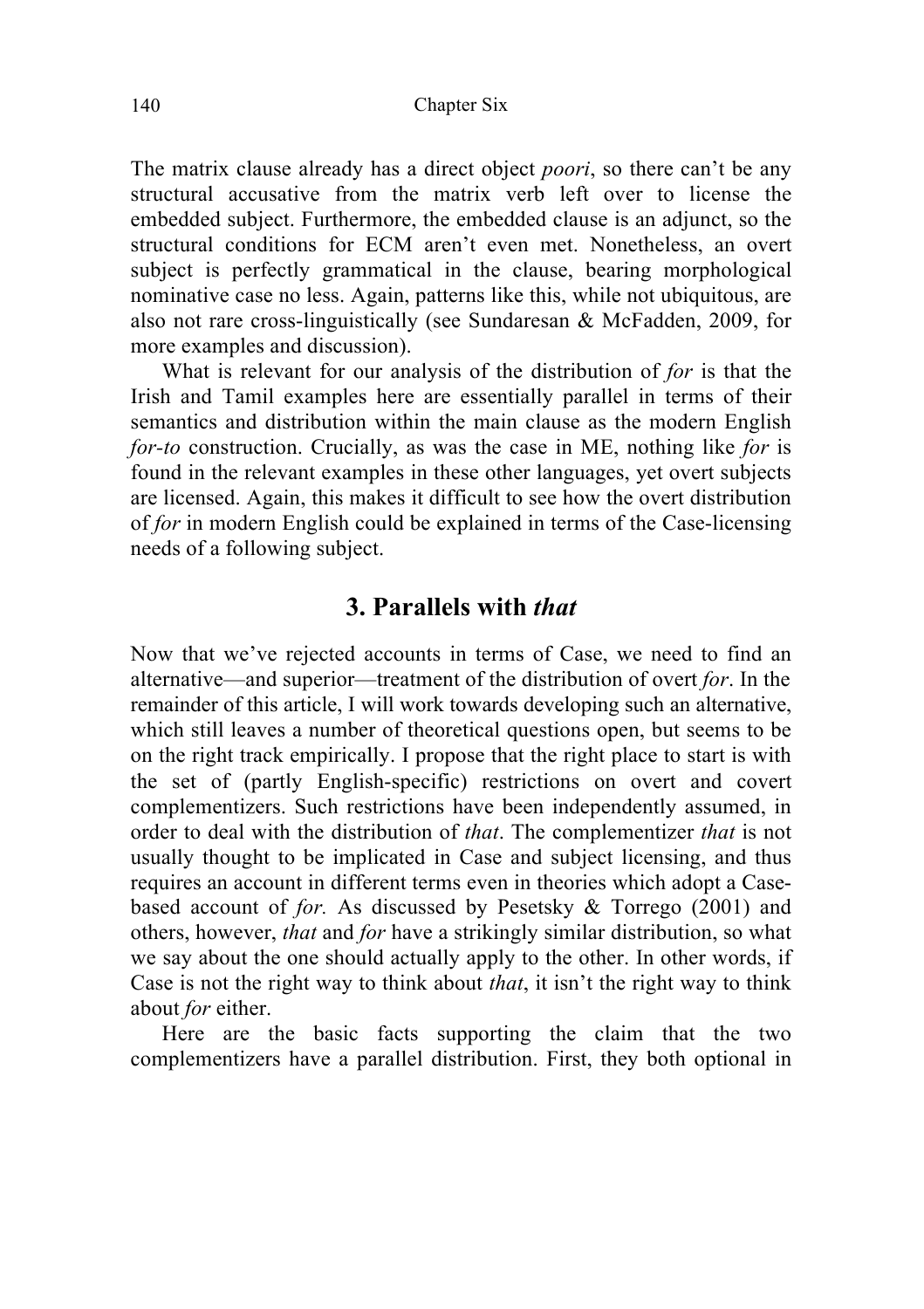verbal complements, with variation in how easily they can be left off according to the specific verb involved: $5$ 

| (18) | I would like (for) him to buy the book. |
|------|-----------------------------------------|
|      | I believe (that) he bought the book.    |

- (19) a. I would prefer  $i^{*}$ (for) Jeff to join the circus.
	- b. I dispute  $i^*$  (that) Jeff joined the circus.

Second, there is a clear preference for both to be overt when an adverbial intervenes between the matrix verb and the clausal complement that they head:

(20) a. I would like very badly  $\frac{^{*2}}{^{*2}}$  (for) Frances to buy the book. b. I believe quite strongly  $\sqrt[3]{(}$ that) Frances bought the book.

Third, both complementizers are obligatory overt when heading subject clause. Both finite and non-finite clauses in subject position without an overt complementizer are sharply ungrammatical:

- $(21)$  a. [\*(For) him to buy the book] was unexpected.
	- b. [\*(That) he bought the book] was unexpected.

Fourth, both overt complementizers are impossible when a subject *wh*trace follows. This is what has been called the *that-*trace or COMP-trace effect.

- (22) a. Who*<sup>i</sup>* do you think (\*that) t*<sup>i</sup>* bought the book?
	- b. What*<sup>i</sup>* do you think (that) he bought t*i*?
	- c. Who*<sup>i</sup>* would you like (\*for) t*<sup>i</sup>* to buy the book?
	- d. What*<sup>i</sup>* would you like (for) him to buy?

Descriptively, we can distinguish two restrictions here. On the one hand, there is a restriction *against* overt complementizers in the context preceding an extracted subject. On the other hand, there is a restriction against *covert* complementizers in a variety of contexts, largely boiling down to anywhere that isn't a complement position highly local to one of a

<sup>&</sup>lt;sup>5</sup> See Daval & Grimshaw (2009) for intriguing discussion of the semantic and pragmatic factors that help to determine whether the complementizer actually will be overt or covert in these contexts.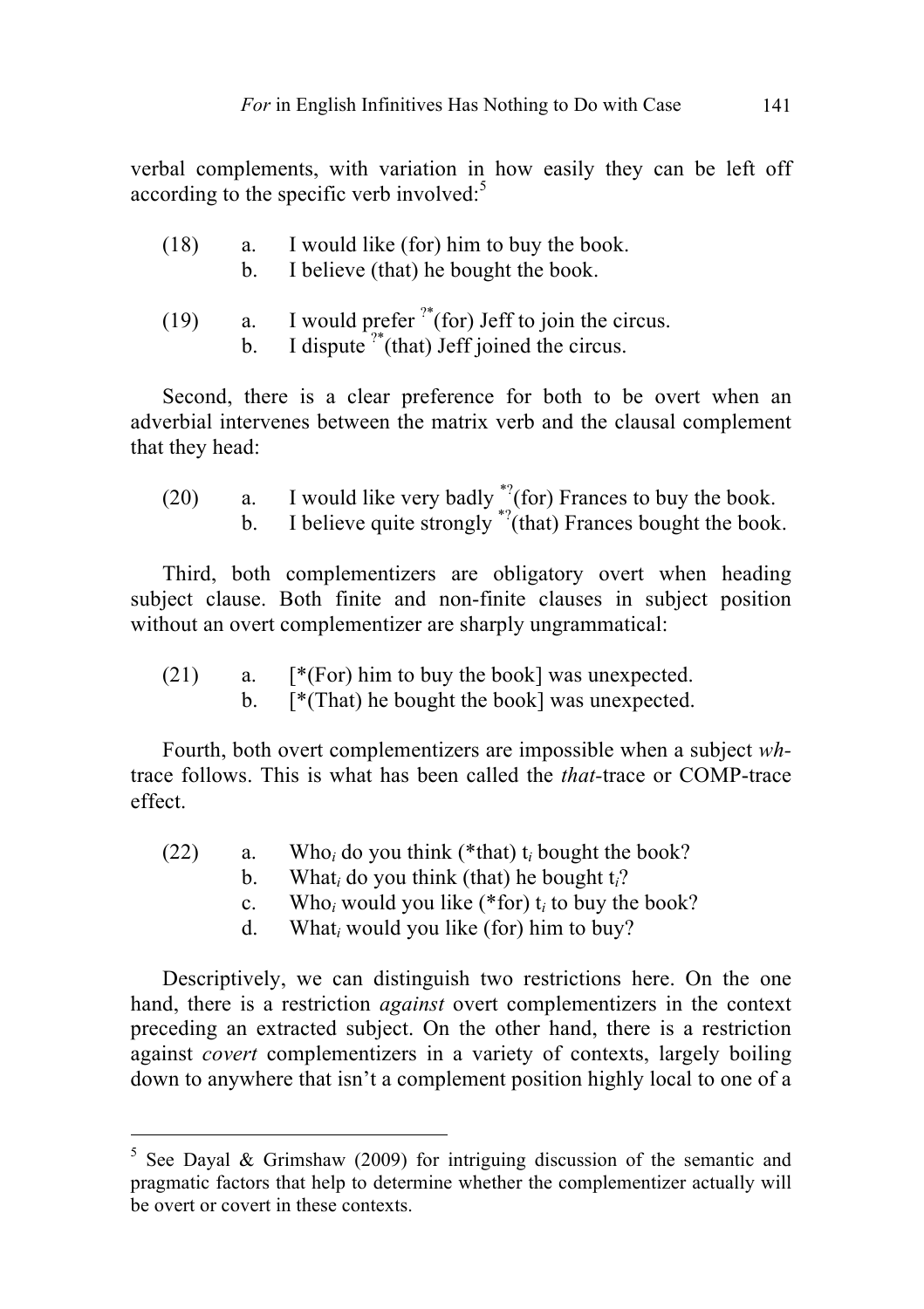particular set of verbs. I will discuss the details and possible implementations of these two restrictions in turn.

## **4. On the COMP-Trace Effect**

The restriction against overt complementizers in particular bears some elaboration. As a result of its effects, in certain contexts overt *for* can go from being strongly preferred to being disallowed, simply because of *wh*movement of the embedded subject:

- (23) a. I would like very badly  $\sqrt[3]{(}$  for) Frances to buy the book.
	- b. Who<sub>i</sub> would you like very badly  $(\phi)$  for  $t_i$  to buy the book.

Note that this furnishes one final argument against explaining the distribution of *for* in terms of Case. As a kind of Ā-movement, *wh*movement shouldn't have any effect one way or the other on the Caselicensing needs of a DP. The Case status of *who* in 23b thus shouldn't be any different than that of Frances in 23a. Since who is licensed in 23b without an overt *for*, the fact that there is a strong preference for *for* to be overt in 23a simply cannot have anything to do with Case (see also Landau, 2006, for similar discussion and argumentation).

We must ask then what the nature of this effect is. How is it properly characterized, and can we find any motivation for it in terms of deeper principles? This topic has been the subject of extensive research and theorizing since the 1970s, but no fully satisfactory account has ever been developed. Chomsky & Lasnik (1977) proposed a filter operating at surface structure, which ruled out structures where a complementizer locally preceded a trace. This achieved good empirical coverage, but was a pure stipulation, which was furthermore particularly suspicious in that it seems to require reference to phonological factors within the syntax.

In the course of the 1980s, a series of attempts were made to account for the effect in terms of the Empty Category Principle (ECP), a principle motivated independently to cover an array of other facts (e.g. Lasnik & Saito, 1984; Chomsky, 1986, among many others). Details varied from one version to another, but the basic idea that all of them had in common was that the *wh-*trace of the subject, being an empty category, needed to be appropriately licensed via government. For one reason or another, the overt complementizer intervened and blocked government, whereas its covert counterpart did not. ECP based accounts avoided the modularity problem of the filter approach, but had additional problems of their own. Empirically, they were ill-equipped to deal with certain exceptions to the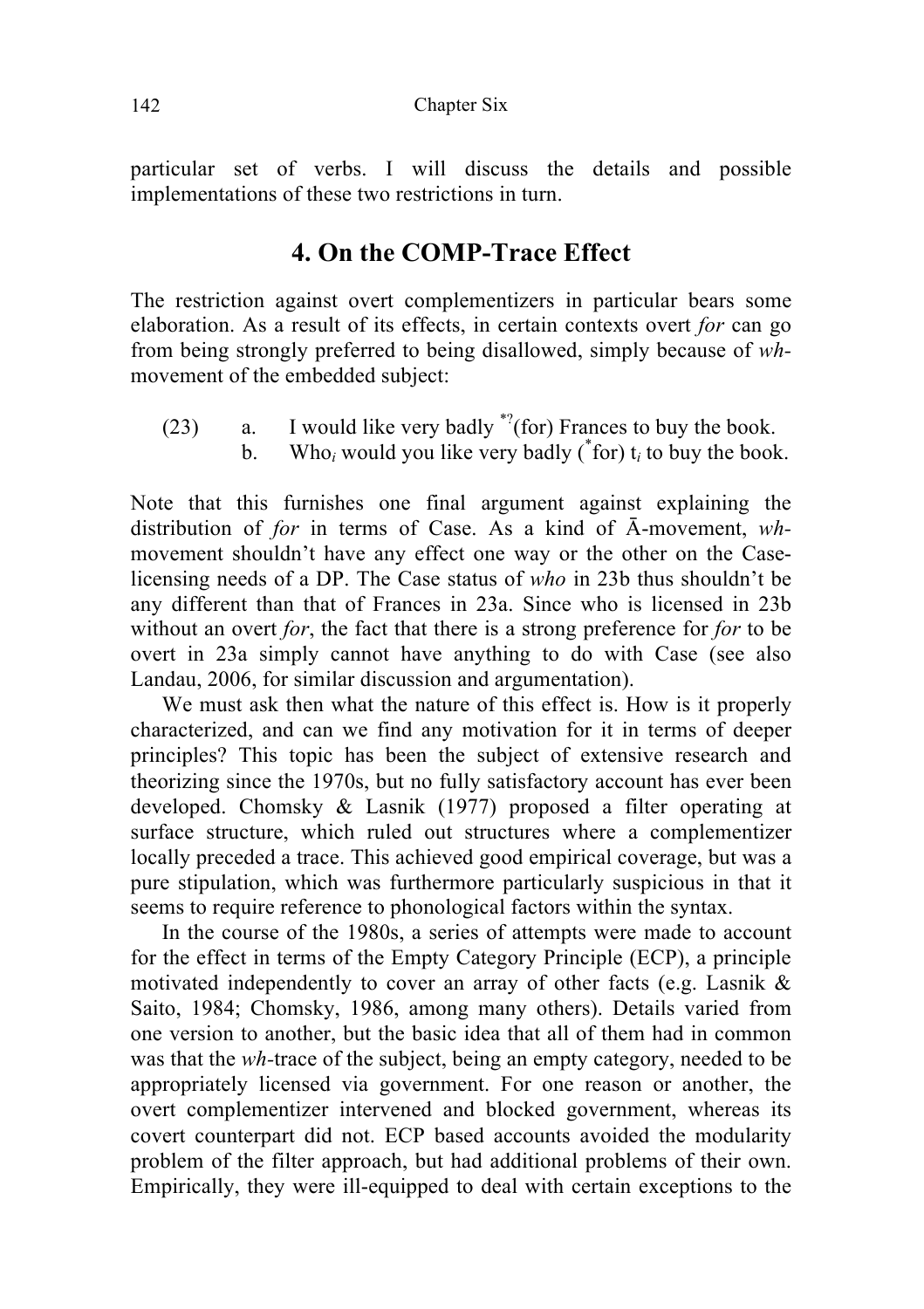effect (which we will discuss below) which seem to involve purely phonological factors rather than structural ones which would be expected to be relevant for government. Theoretically, they required certain ad hoc assumptions and very particular definitions of different kinds of government in order to work properly (in part because the ECP was also relevant for the licensing of the null complementizers themselves). In no small part because of problems with the ECP, definitions of government came to be excessively complicated in ways that seemed arbitrary and difficult to motivate in independent terms.

As a result, government was abandoned in the general house-cleaning that went along with the advent of the minimalist program. The ECP was no longer formulable, and has had to be replaced by other principles in minimalist accounts for the relevant phenomena. Newer proposals for the COMP-trace effect have taken a number of different approaches, e.g. attributing it to interactions between T-to-C movement and wh-movement of the subject (Pesetsky  $&$  Torrego, 2001) or to the Phase Impenetrability Condition (Ishii, 2004). While perhaps more theoretically palatable—at least from a current perspective—these accounts however still suffer from the empirical failings inherent to any purely syntactic approach to the effect, which will be made more clear as our discussion proceeds.

There is a strand of more recent research, however, which has produced evidence for a rather different approach to the COMP-trace effect (see e.g. Postal, 2004; Kandybowicz, 2006; Bruening, 2009, though much of the relevant facts were already known in the 1970s), which promises to avoid the problems of the other approaches discussed above. This work has shown that the COMP-trace effect has nothing specifically to do with extraction of the subject. Rather, what it actually seems to care about is whether the overt complementizer is adjacent to an empty subject position. In fact, there is reason to believe that the effect is actually phonological. I present here a selection of the relevant facts that have been noted in this connection, and direct the reader to the references cited for further evidence and discussion.

First, ellipsis eliminates the effect, both with *that* and *for* (Merchant, 2001):

- (24) a. John said that someone would write a new textbook, but I can't remember who*<sup>i</sup>* John said that t*i* would write a new textbook.
	- b. John said it was important for someone to come, but I can't remember who*<sup>i</sup>* John said it was important for t*i* to come.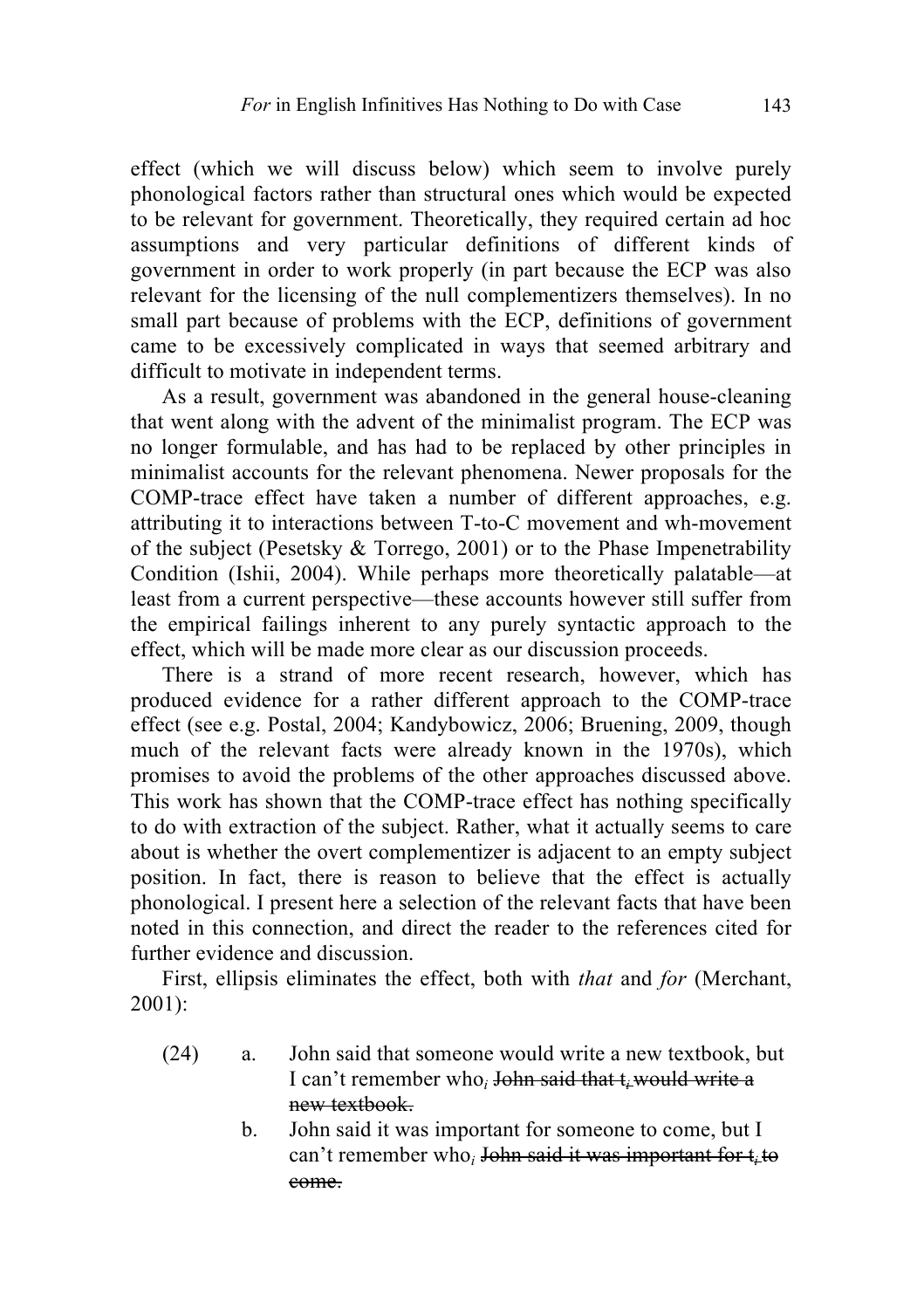Second, the intonational break created by Right Node Raising, while not completely removing the effect, greatly improves things, again with both complementizers (de Chene, 1995):

- (25) a. Who*i* does John doubt whether and Bill suspect that t*<sup>i</sup>* cheated?
	- b. That's the president I've been hoping for and you've been petitioning for t*<sup>i</sup>* to be impeached.

Third, at least for some speakers, using heavily reduced pronunciations of the complementizers can lessen the effect (Kandybowicz, 2006):

(26) a. Who*i* do you hope \*for/?fer t*<sup>i</sup>* to win. b. The author*i* that the editor predicts \*that/?th't t*i* will be adored.

Fourth, the effect can be substantially ameliorated by having an adverbial intervene between the overt complementizer and the presumed position of the trace before the verb adverbs (Bresnan, 1977, and others):

(27) Who*<sup>i</sup>* do you think [that, against doctor's orders, t*<sup>i</sup>* drank the hot sauce]?

This adverb effect can only be observed with that, since, for independent reasons which I will discuss in Section 6 below, adverbs cannot intervene between for and the subject position.

In the face of these and other facts, Kandybowicz (2006) proposes to characterize the COMP-trace effect in terms of the following prosodic constraint:

 $(28)$  \*< C°, t iff: i.  $C^{\circ}$  & t are adjacent within a prosodic phrase, AND ii.  $C^{\circ}$  is aligned with a prosodic phrase boundary

As Kandybowicz himself notes, this is not, as it stands, an explanation of the effect, but rather a descriptive generalization which will need to be motivated in terms of more general principles. However, it represents an improvement over previous approaches in that it states the generalization in the *correct* terms—at least partly prosodic rather than completely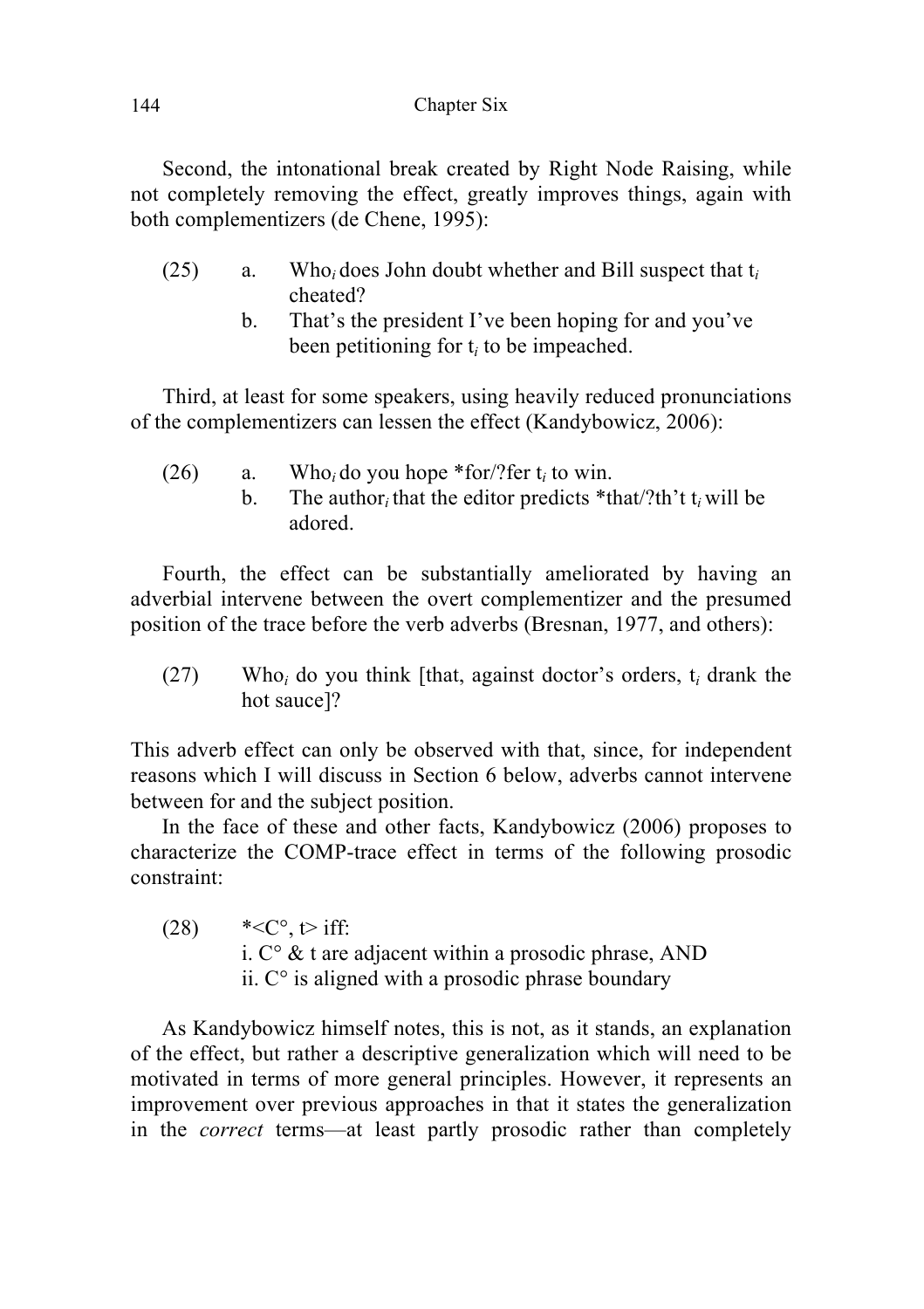syntactic—and thereby achieves better empirical coverage.<sup>6</sup> It thus has a better chance of being the correct descriptive generalization and serving as the basis for an ultimate explanation.

If we assume that 28 is on the right track in this sense, an interesting possibility arises. Since 28 is supposed to be a prosodic restriction, it would be odd for it to apply specifically to traces—traces are syntactic, so the phonology should not be able to directly refer to them or distinguish them. What the prosody could be sensitive to is whether something is pronounced or not. Thus in fact, a truly prosodic version of 28 should apply to phonologically empty subject positions in general.

### (29) *The COMP-null-subject effect (CNSE)* C*overt* Subj*null*

Note that this is entirely consistent with the conclusion that the effect doesn't really have anything to do with extraction. Indeed, Bruening (2009) concludes, largely on the basis of evidence and argumentation from Postal (2004), that the effect applies to other kinds of null subjects, in particular null expletives. The crucial consequence for our concerns is that this generalized CNSE will straightforwardly rule out appearances of overt *for* before PRO. In other words, we can reduce the ban on *for-*PRO*-to* in standard modern English to a generalized version of the COMP-trace effect. Note that this is a significant move towards an analysis of the distribution of overt *for* that is independent of Case. The fact that *for* never appears before PRO had a simple account based on the idea that PRO had incompatible Case requirements from those satisfied by *for.* But now an equally simple account is available, if we can say that overt complementizers are never possible before null subjects in English.

<sup>&</sup>lt;sup>6</sup> As it stands, Kandybowicz's constraint faces problems with modularity, since it involves both prosodic notions and purely syntactic ones like the category C and a subject trace. If we want to maintain that this is a prosodic constraint, the syntactic notions will have to be restated in prosodic terms—presumably in terms of how syntactic structure is fed into the PF component. There is some reason to think that by doing this we can actually move towards an explanatory account of the phenomenon. I will go part of the way towards this goal here, but much will have to be left for future research. This approach to null complementizers has a lot in common with theories which have attempted to characterize their distribution in terms of a requirement that they cliticize to the matrix predicate at some level of the grammar (see e.g. Pesetsky, 1992; Bošković & Lasnik, 2003). There are, however, important differences, e.g. in that the cliticization accounts are still implemented syntactically, whereas that of An is implemented in terms of the prosodic domains created on the basis of the output of the narrow syntax.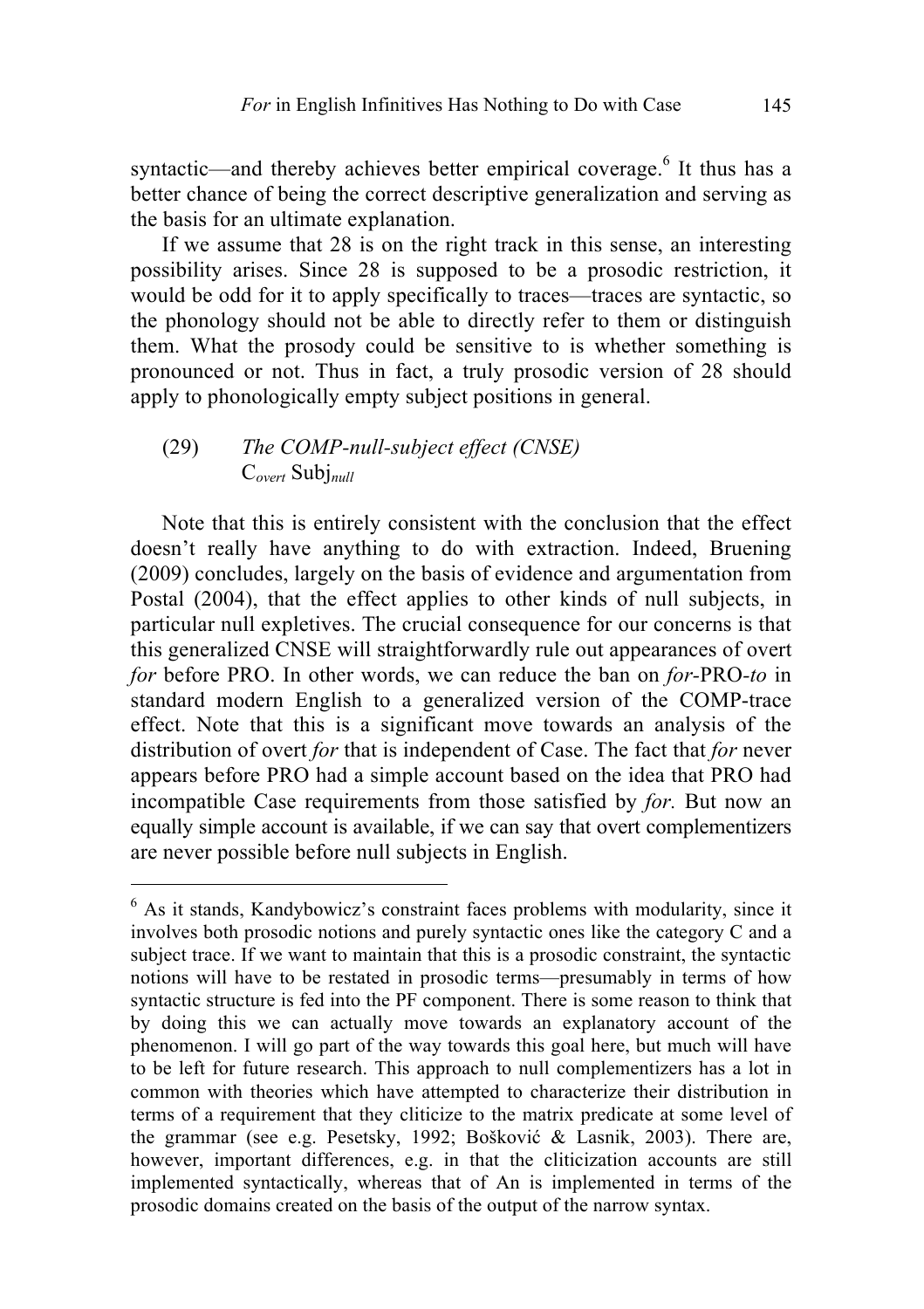Now, the CNSE as it stands in 29 still lacks independent motivation, and it remains problematic from a modularity standpoint. We have reason to think that it is a prosodic constraint, but we still have reference to the category C and to subjects. If we can eliminate that syntactic residue, we will hopefully move closer to a constraint that can actually be motivated in prosodic terms. Precisely how this should be done must remain a topic for future research, but some initial speculation is possible at this point. Note first that it is commonly assumed that prosody—while phonological in nature—is clearly related to syntactic structure. The relationship between the two is presumably mediated by an operation at the interface, by which as a first approximation certain syntactic units are (indirectly) mapped onto prosodic units. In particular, much current research has argued from the perspective of (phase-based) multiple spell-out that spell-out domains as transferred from the narrow syntax to the PF branch form the basis for the construction of prosodic domains (see e.g. Adger, 2003; Kratzer & Selkirk, 2007; Kahnemuyipour, 2009). It must be the case then that the configuration described by 29, rather than directly involving C and subjects, is more properly defined in terms phase-based spell-out domains. Note in this direction that C is normally taken to be a phase-defining head, meaning that the complement TP would constitute a spell-out domain. The CNSE configuration would then involve an overt, unstressable element (the C head) adjacent to a prosodic domain with an empty left edge. If we can show that this configuration generally leads to unacceptability in English, then we will have achieved a deeper generalization, and will be closer to a true explanation.

#### **5. The Ban on Null Cs is Prosodic Too**

Turning now to the restrictions against *covert* C, there is evidence that these, too, are essentially prosodic, and here more of the details have already been worked out. In particular, An (2007) proposes that they result from the following prosodic restriction, which he argues holds quite generally:<sup>7</sup>

 $7$  This approach to null complementizers has a lot in common with theories which have attempted to characterize their distribution in terms of a requirement that they cliticize to the matrix predicate at some level of the grammar (see e.g. Pesetsky, 1992; Bošković & Lasnik, 2003). There are, however, important differences, e.g. in that the cliticization accounts are still implemented syntactically, whereas that of An is implemented in terms of the prosodic domains created on the basis of the output of the narrow syntax.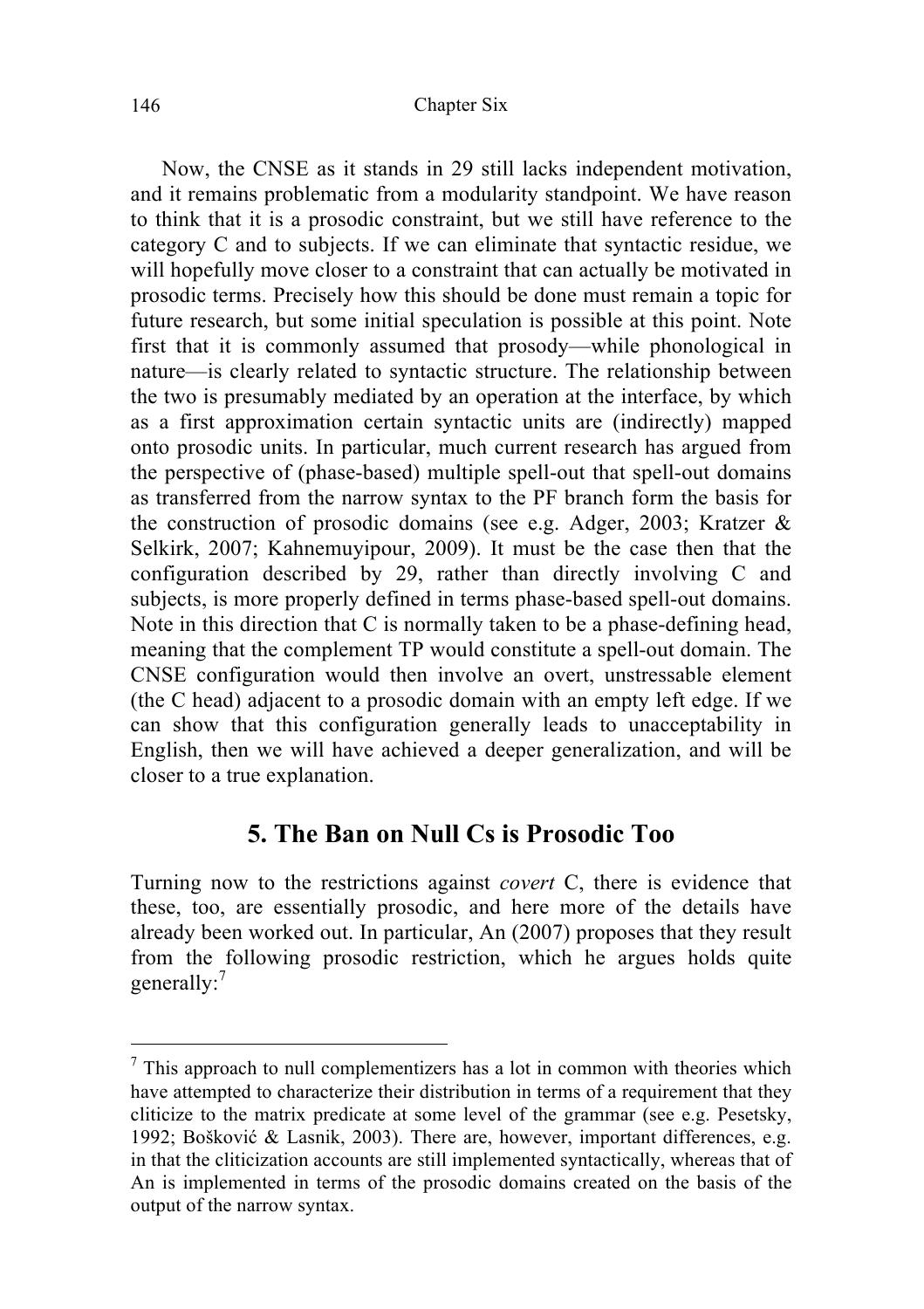#### (30) *Intonational Phrase Edge Generalization (IPEG)* The edge of an Intonational phrase (Int-P) cannot be empty.

According to his analysis, the contexts where *that* and *for* must be overt in English correspond to those where CP is obligatorily parsed as the edge of an Int-P. Subject clauses, being at the left edge of the sentence, are always at the left edge of an Int-P, so the IPEG forces C to be overt:<sup>8</sup>

(31) a. 
$$
\int_{\text{Int}-P}^{\text{Int}-P} [C_P \text{ For him to buy the book}] \text{ was unexpected}
$$
  
b. 
$$
\int_{\text{Int}-P}^{\text{Int}-P} [C_P \text{ That he bought the book}] \text{ was unexpected}
$$

Complement clauses can—at least under certain circumstances—be parsed as part of the Int-P with the matrix predicate, in which case C can be null without violating the IPEG:

(32) a. 
$$
\frac{\begin{bmatrix} Int-P \ I \text{ would like } [CP \ \hat{\theta}_{for} \text{ him to buy the book} \end{bmatrix}}{\begin{bmatrix} Int-P \ I \text{ believe } [CP \ \hat{\theta}_{that} \text{ he bought the book} \end{bmatrix}}
$$

However, if an adverbial follows the matrix verb, this breaks up the Int-P, and the following complement clause is parsed as an independent Int-P. The IPEG thus requires the complement C to be overt:

(33) a. 
$$
\boxed{\frac{Int-P \text{ I would like with all my heart}}{\left(\frac{Int-P \text{ }[C_P \text{ for Frances to buy the book}]\right)}}
$$
  
b. 
$$
\boxed{\frac{Int-P \text{ }[C_P \text{ for Frances to buy the book}]\left(\frac{Int-P \text{ }[C_P \text{ }[C_P \text{ }[C_P \text{ }[C_P \text{ }[C_P \text{ }[C_P \text{ }[C_P \text{ }[C_P \text{ }[C_P \text{ }[C_P \text{ }[C_P \text{ }[C_P \text{ }[C_P \text{ }[C_P \text{ }[C_P \text{ }[C_P \text{ }[C_P \text{ }[C_P \text{ }[C_P \text{ }[C_P \text{ }[C_P \text{ }[C_P \text{ }[C_P \text{ }[C_P \text{ }[C_P \text{ }[C_P \text{ }[C_P \text{ }[C_P \text{ }[C_P \text{ }[C_P \text{ }[C_P \text{ }[C_P \text{ }[C_P \text{ }[C_P \text{ }[C_P \text{ }[C_P \text{ }[C_P \text{ }[C_P \text{ }[C_P \text{ }[C_P \text{ }[C_P \text{ }[C_P \text{ }[C_P \text{ }[C_P \text{ }[C_P \text{ }[C_P \text{ }[C_P \text{ }[C_P \text{ }[C_P \text{ }[C_P \text{ }[C_P \text{ }[C_P \text{ }[C_P \text{ }[C_P \text{ }[C_P \text{ }[C_P \text{ }[C_P \text{ }[C_P \text{ }[C_P \text{ }[C_P \text{ }[C_P \text{ }[C_P \text{ }[C_P \text{ }[C_P \text{ }[C_P \text{ }[C_P \text{ }[C_P \text{ }[C_P \text{ }[C_P \text{ }[C_P \text{ }[C_P \text{ }[C_P \text{ }[C_P \text{ }[C_P \text{ }[C_P \text{ }[C_P \text{ }[C_P \text{ }[C_P \text{ }[C_P \text{ }[C_P \text{ }[C_P \text{ }[C_P \text{ }[C_P \text{ }[C_P \text{ }[C_P \text{ }[C_P \text{ }[C_P \text{ }[C_P \text{ }[C_P \text{ }[C_P \text{ }[C_P \text{ }[C_P \text{ }[C_P \text{ }[C_P \text{ }[C_P \text
$$

# **6. Cartography and the Differences between** *that* **and** *for*

In spite of their generally parallel distribution, there some contexts in which *that* and *for* clearly differ in their behavior. When a finite clause is

<sup>&</sup>lt;sup>8</sup> I will use rounded boxes to delineate relevant prosodic domains, distinct from the standard square brackets used to delineate syntactic constituents.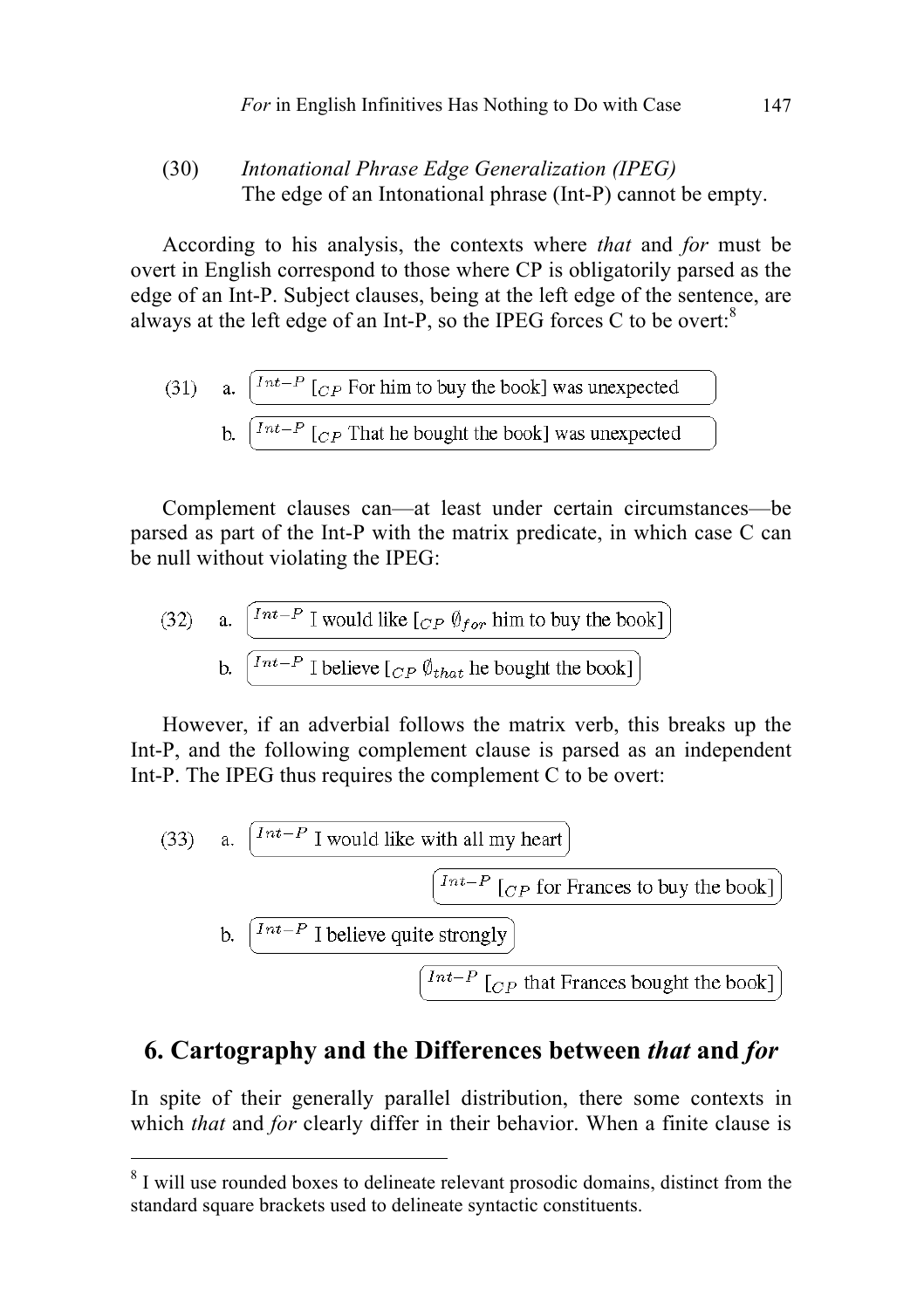the complement of an adjective, as in 34a, *that* can be pronounced or not, essentially like in the complement of a verb. In contrast, *for* cannot go unpronounced in parallel non-finite complements, as shown in 34b:

(34) a. I'm happy [(that) you came]. b. I'd be happy  $[*(for)$  you to come].

I propose that we can account for this difference if we adopt Rizzi (1997)'s structure for the left periphery, along with his proposals about *that* and *for*. Rizzi posits the following hierarchy of functional material in the C domain:

 $(35)$  [ Force [ Top\* [ Foc [ Top\* [ Fin . . . ]]]]]

He further proposes that in English *that* is in Force°, while *for* is in Fin°, on the basis of word order facts like the following:

(36) a. I believe that, tomorrow, John will leave. b. \* I would hate for, tomorrow, John to leave.

If we assume that fronted adverbials like *tomorrow* appear in a Top projection, then we expect them to be able to appear between an element in Force and the subject (which is presumably in Spec-TP, below Fin). On the other hand, they will not be able to intervene between an element in Fin and the subject. Placing *that* in Force and *for* in Fin thus accounts for the facts.

Now we can suggest the following. Adjectives that take clausal complements select ForceP. Some verbs, however, can select a reduced complement, consisting only of a FinP. Recall then that, following An (2007), null complementizers are only possible when the relevant embedded clause has been parsed into a single Int-P with the matrix predicate. Let us assume that this only happens when the complementizer is highly local to the embedding predicate. The finite complementizer *that*  will be maximally local to any matrix predicate, being in Force, but the non-finite complementizer *for*, being in Fin, will be separated from the matrix predicate by an intervening Force head. Thus when Force is present, as in the complement of a matrix adjective, the infinitival complement will always form its own Int-P and *for* will have to be overt. In the complement of the right set of verbs, however, no Force will be present, meaning that Fin will be sufficiently local to the verb and parsed into the same Int-P with it, allowing *for* to be null.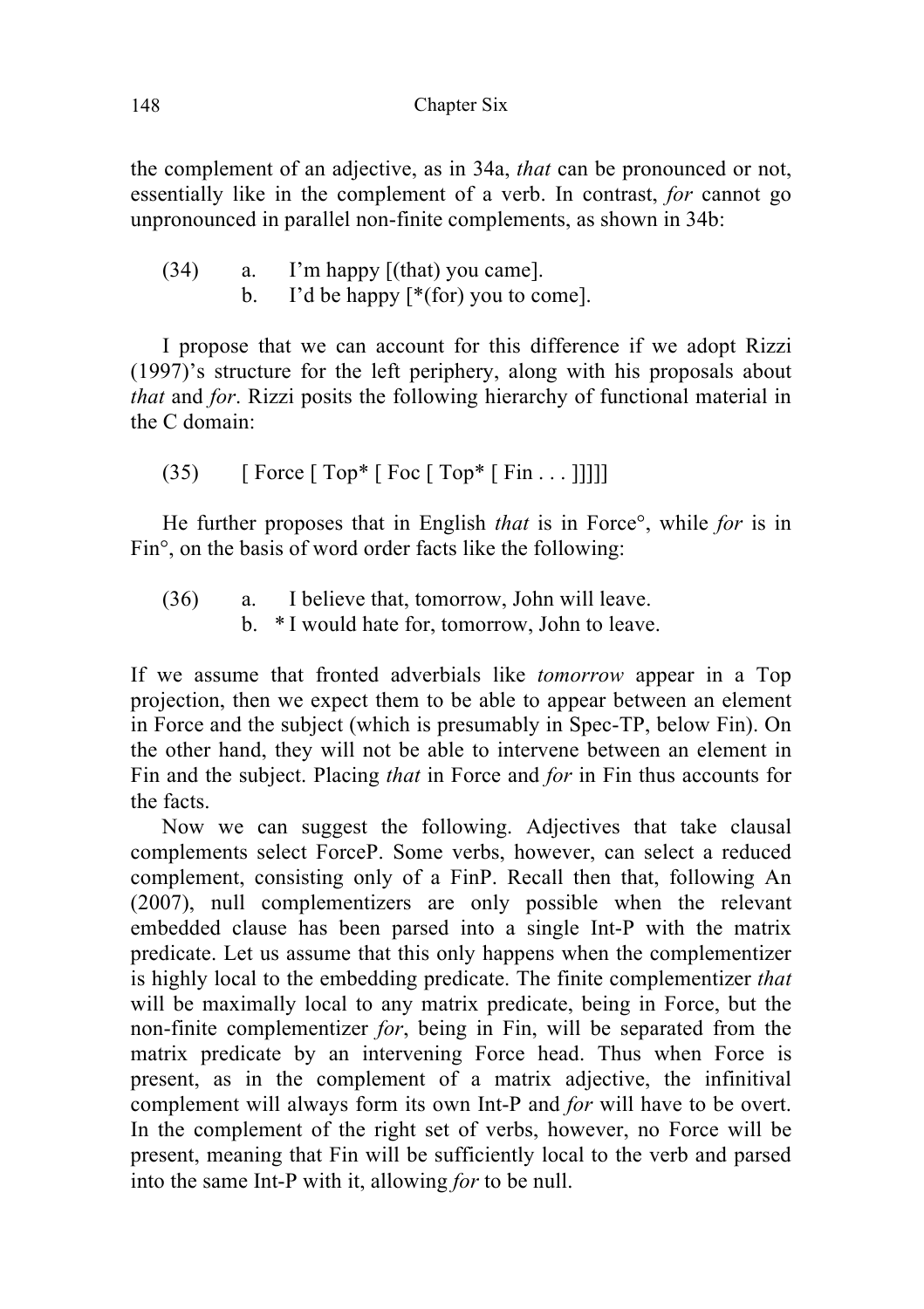The variation in clause size I'm proposing here is not exactly standard for the clause-types in question, but note that it just extends to them a certain kind of standard reasoning used for other cases. It is normally assumed that ECM/raising infinitives are TPs, while control infinitives are CPs, and this distinction is used to explain why we never get *for* in ECM and raising. If we allow the traditional variation in clause size between TP and CP, and supplement this with more recent cartographic proposals for an articulated C layer, then we should also expect variation in clause size involving newly distinguished levels like Force and Fin.

# **7. Against the Case Adjacency Generalization**

One potential problem with adopting Rizzi (1997)'s proposals is that by so doing we may be letting crucial reference to Case theory in through the back door. This concern arises because Rizzi explicitly attempts to derive the positional difference between *that* and *for* from their involvement in Case licensing. Specifically, he retains the assumption that *for* assigns Case to the subject below it, while *that* does not. He then proposes the following generalization, which depends upon this assumption:

(37) *Case adjacency* "[W]henever the case properties of the subject depend on an element of the complementizer system, no preposed phrase of any sort can intervene between this element and the subject." (Rizzi, 1997, p. 300)

Rizzi offers this as an explanation for the fact that *that* can appear in Force, while *for* must be in Fin. He adopts the traditional assumption that *for* is relevant for the Case properties of the subject, which for him requires maximum locality (specifically head government). If *for* appeared in Force°, it would be too far away, and the subject wouldn't be able to get Case. Instead, it must appear in Fin°, sufficiently local to the following subject. On the other hand, *that,* is not involved in the Case of the subject, so it is allowed to be in Force°. To bolster these claims, Rizzi provides an example with a different preposition behaving the complementizer of what looks like a small clause:

- (38) a. With John away on the weekend. . .
	- b. \* With, on the weekend, John away. . .
	- c. \*? John away on the weekend, we'll have to meet at another time.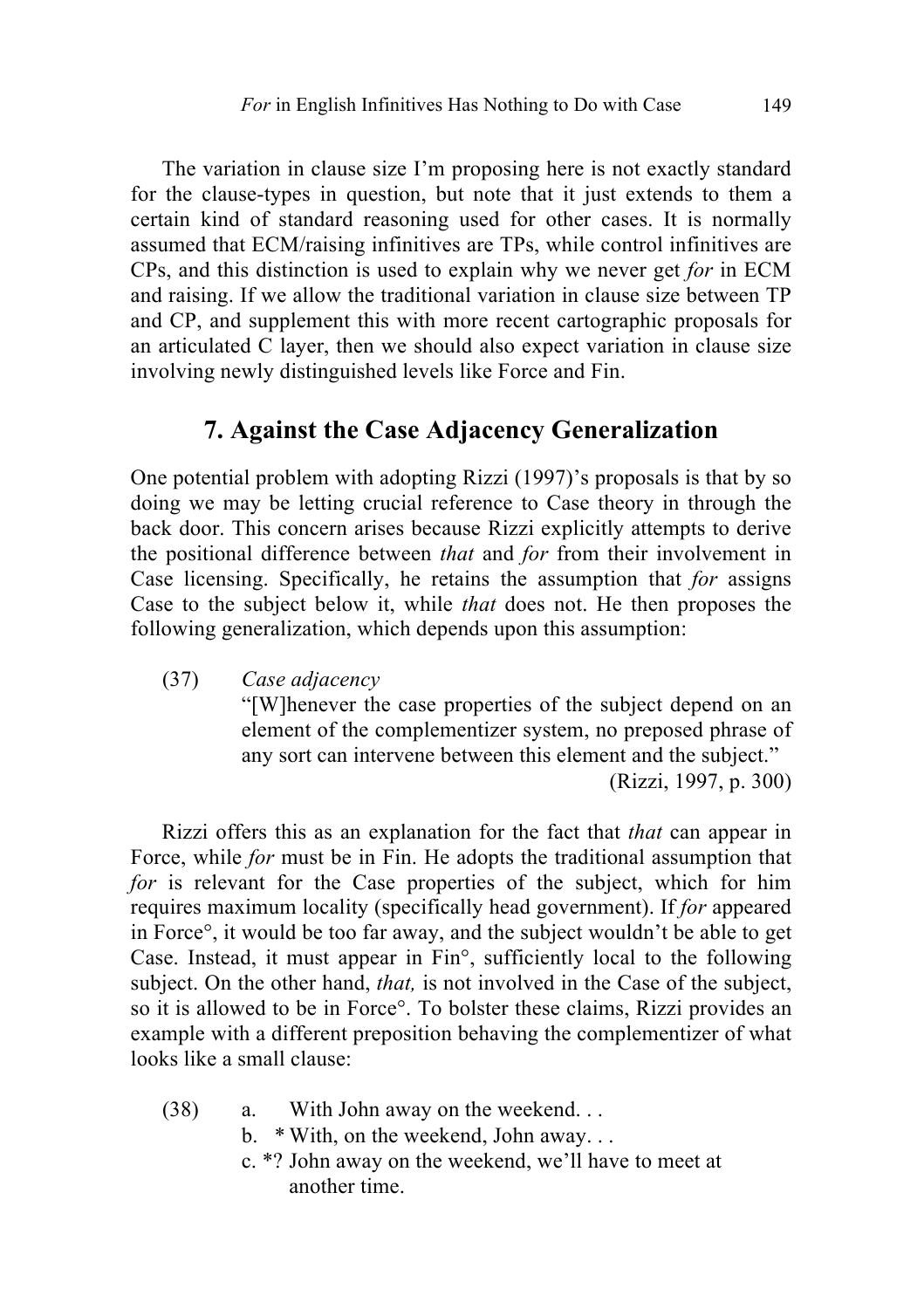We see that it is not possible to prepose an adverbial between *with* and the subject, indicating that in Rizzi's system, *with* must be in Fin°, not Force°. Again, *with* is ostensibly involved in the Case needs of the subject, as suggested by the relative unacceptability of the version in 38c without it. Rizzi thus argues that we have here further support for the connection between involvement in Case assignment to the embedded subject and restriction to Fin°.

However, I think the connection Rizzi draws here is incorrect. English has other clause types with prepositional complementizers, e.g. the minimally different gerundival in 39:

(39) With John being away on the weekend. . .

Here again, fronting of the adverbial is impossible, so we surmise that *with*  can only be in Fin°:

(40) \*With on the weekend John being away…

However, *with* is transparently not involved in Case with gerundivals, since it can be left off in contexts with an overt subject and no possibility of anything like ECM:

(41) John being away, we had to get Peter to do it.

Indeed, it is clear that whatever handles licensing of overt subjects in gerundival clauses, it is internal to the clauses themselves and requires no support from prepositional, verbal or other external elements (see Pires, 2007, for discussion). In any case, the Case adjacency generalization about complementizer position clearly breaks down here. The requirement for particular C elements to be in a position adjacent to the subject thus does not derive from locality restrictions on Case-assignment.

Another fact that Rizzi discusses from Italian adds to the trouble for the Case adjacency generalization. We find an overt complementizer *di* in nonfinite clauses without a subject. Adverb ordering facts make it fairly clear that while the *che* of finite clauses is in Force°, this *di* is in Fin°, again like English *for*.

(42) a. \* Penso, a Gianni, che gli dovrei parlare. 'I think, to Gianni, that I should speak to him.' b. Penso che, a Gianni, gli dovrei parlare.

'I think that, to Gianni, I should speak to him.'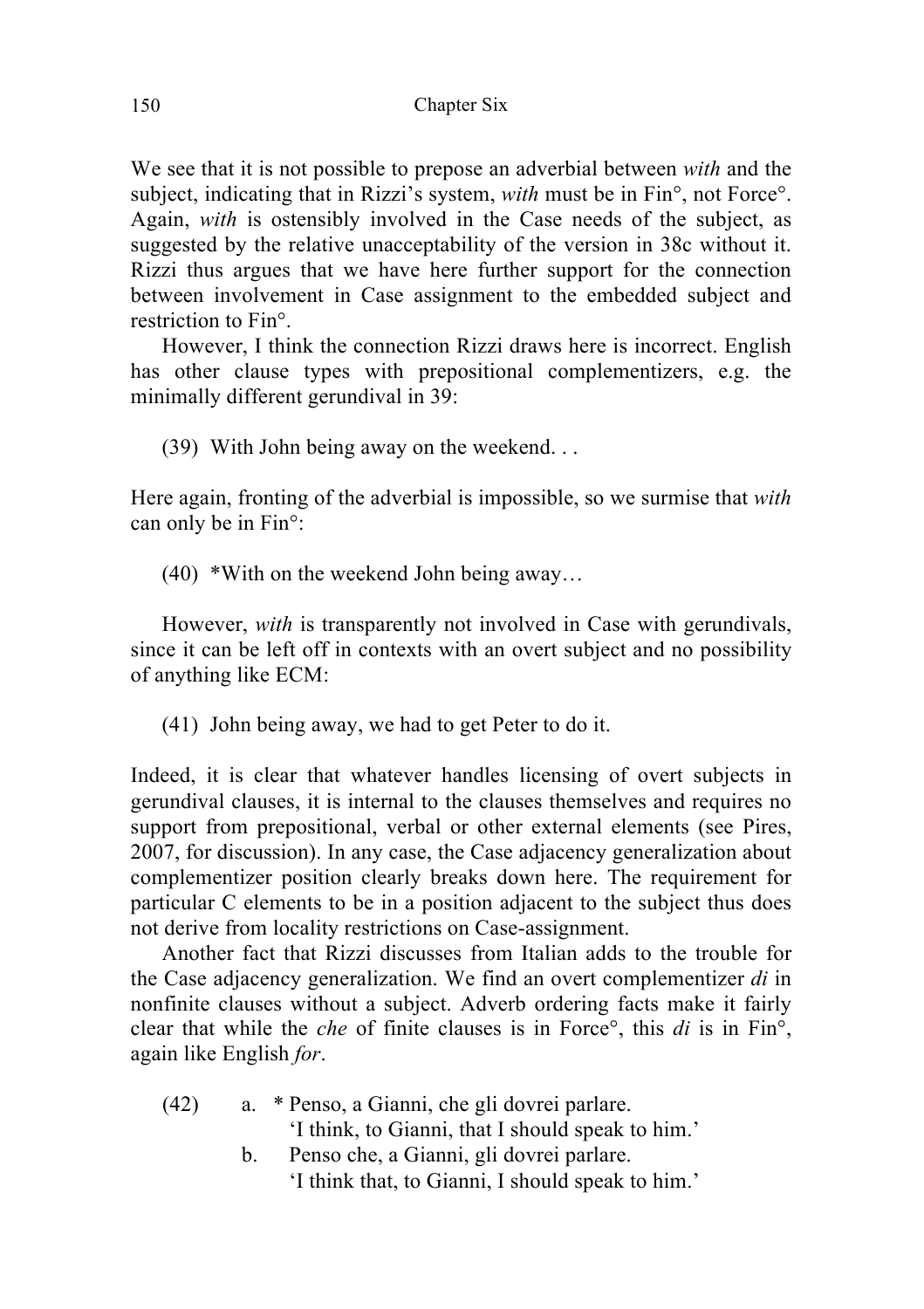(43) a. Penso, a Gianni, di dovergli parlare. 'I think, to Gianni, 'of' to have to speak to him b. \* Penso di, a Gianii, dovergli parlare. 'I think 'of', to Gianni, to have to speak to him.'

However, *di* isn't needed in that position to assign Case to an overt subject, so why can't it be higher? Of course, we could imagine that *di* has to assign null Case to PRO, and thus still needs to be local—this is essentially what Rizzi proposes. But the use of null Case to account for the distribution of PRO has been repeatedly and thoroughly called into question in recent years (see Manzini & Roussou, 2000; Landau, 2006; Sigurðsson, 2008; Sundaresan & McFadden, 2009, among many others), and we should be highly suspicious of its use in this context.

What all of this means is that we cannot use Case to explain the hierarchical positions available to specific complementizers. Again, there's nothing here to support the idea that *for* in particular has anything to do with case. However, this doesn't undermine the rest of Rizzi's story. Accounting for differences in possible adverbial positions in terms of distinct height for different complementizers is still a viable option, and is fully consistent with accounts offered for other word-order facts in cartographic approaches. There is sufficient evidence that *for* and *that*, like *di* and *che*, appear at different heights in the structure of the left periphery. The only consequence is that we will need to find a different way to motivate this difference, i.e. to explain why *for* should be in one position while *that* is in another.

In fact, it seems plausible that this could be done in terms of the functions of the actual complementizers. English *for*, e.g. plausibly has to do with finiteness, identifying non-finite clauses with a certain (modal) character. On the other hand, *that* does not indicate finiteness or any particular modality.<sup>9</sup> Rather, it marks declarative Force, as can be seen by the fact that it alternates with interrogative *if* in finite indicative and subjunctive contexts. In any case, that non-finite complementizers should consistently tend to spell out lower heads than finite ones is precisely what we should expect. Oversimplifying matters a bit, both within and across languages, non-finite clauses tend to be a bit smaller than finite ones, e.g. expressing fewer distinctions and allowing fewer positions for arguments and modifiers.

 <sup>9</sup> Note e.g. that *that* is found both in typical indicatives and in subjunctives, such as *I demand that he leave or I thought that he would leave.*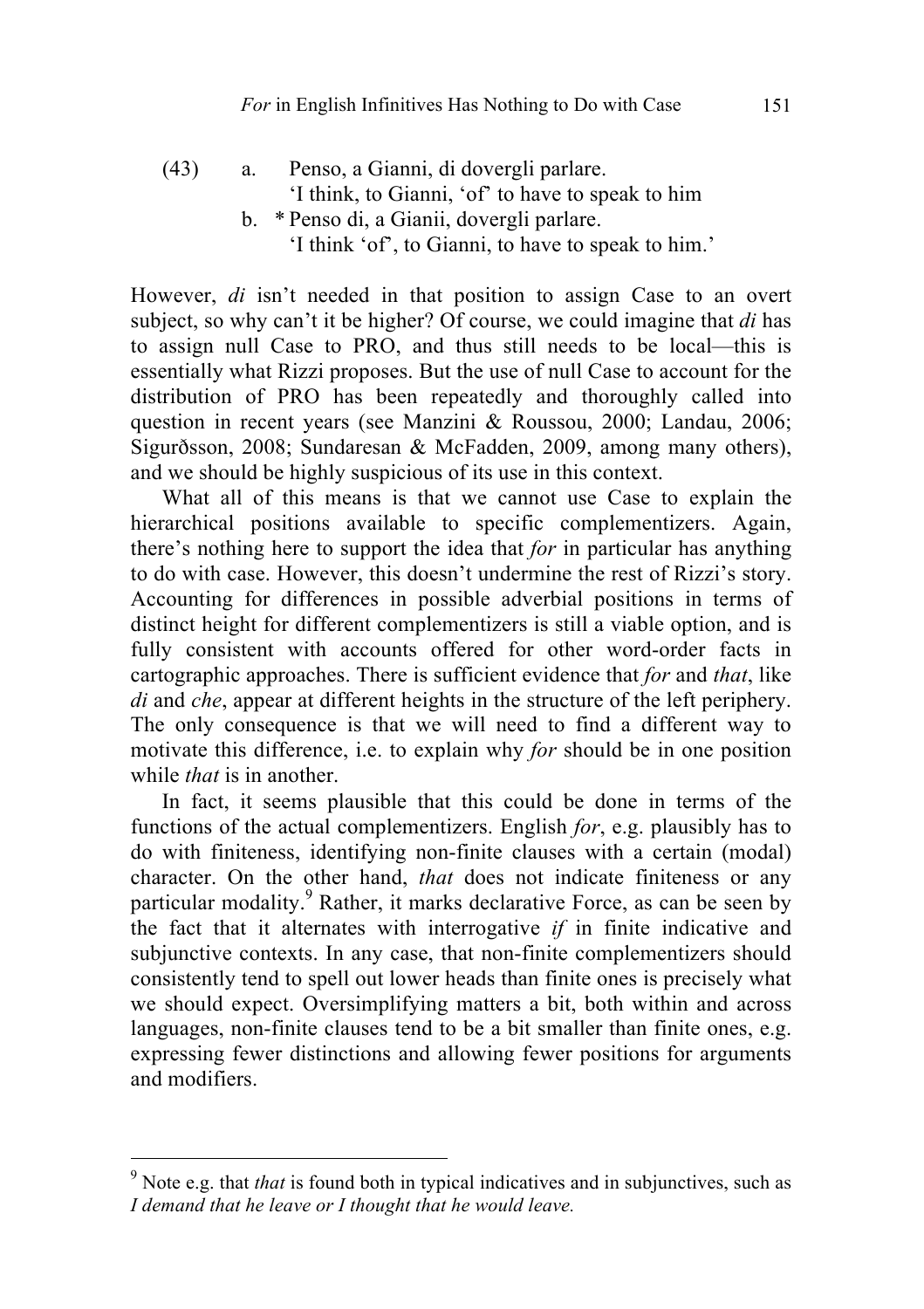# **8. Putting the Restrictions Together**

A final question we can ask is how the two types of restrictions on complementizers interact with each other. The answer will ultimately depend on how exactly they are implemented, and thus must wait for future research. However, at this stage we can at least consider some of the relevant data to establish the basic empirical situation. In particular, what happens in contexts where the two constraints would contradict each other? We've already seen one such example, which I repeat here:

- (44) a. I would like very badly  $\sqrt[3]{(}$  for) Frances to buy the book.
	- b. Who<sub>i</sub> would you like very badly  $({}^{*}$  for)  $t_i$  to buy the book.

Adverbial material between the matrix verb and an embedded nonfinite clause strongly favors an overt complementizer in 44a, presumably due to the IPEG, but if we extract the subject as in 44b, we create a context for the CNSE, making overt *for* impossible, and the lack of *for*  significantly better than in 44a. This initially suggests that the CNSE can overrule the IPEG.

However, note what happens in a slightly different context:

- (45) a. It would be instructive \*(for) her to emulate the teacher.
	- b.  $*$  Who<sub>i</sub> would it be instructive (for)  $t_i$  to emulate the teacher?
		- c. Who*<sup>i</sup>* would it be instructive for her to emulate t*i*?

Here, the embedded clause is an extraposed subject clause, and overt *for* is absolutely required. In this case, extracting the subject, as in 45b, doesn't improve the version without *for*, and in fact the result here is ungrammatical no matter what we do. Note that the problem here is not that extraction out of such clauses is banned in general, as 45c shows. This implies that the CNSE cannot actually overrule the IPEG.

Presumably also related is the following contrast:

- (46) a.  $\ast$  [<sub>CP</sub>  $\mathcal{O}_{\text{for}}$  John to drink the hot sauce ] would be difficult.
	- b.  $\ast$  [<sub>CP</sub> For PRO to drink the hot sauce ] would be difficult.
	- c.  $\left[\begin{array}{cc} \cos\theta_{\text{for}} & \cos\theta_{\text{for}} \end{array}\right]$  PRO to drink the hot sauce ] would be difficult.

The fact that 46a is bad is accounted for by the IPEG — the embedded CP is at the beginning of the utterance, so it will clearly be the left edge of an Int-P, and thus the null C at its edge violates the IPEG. We can also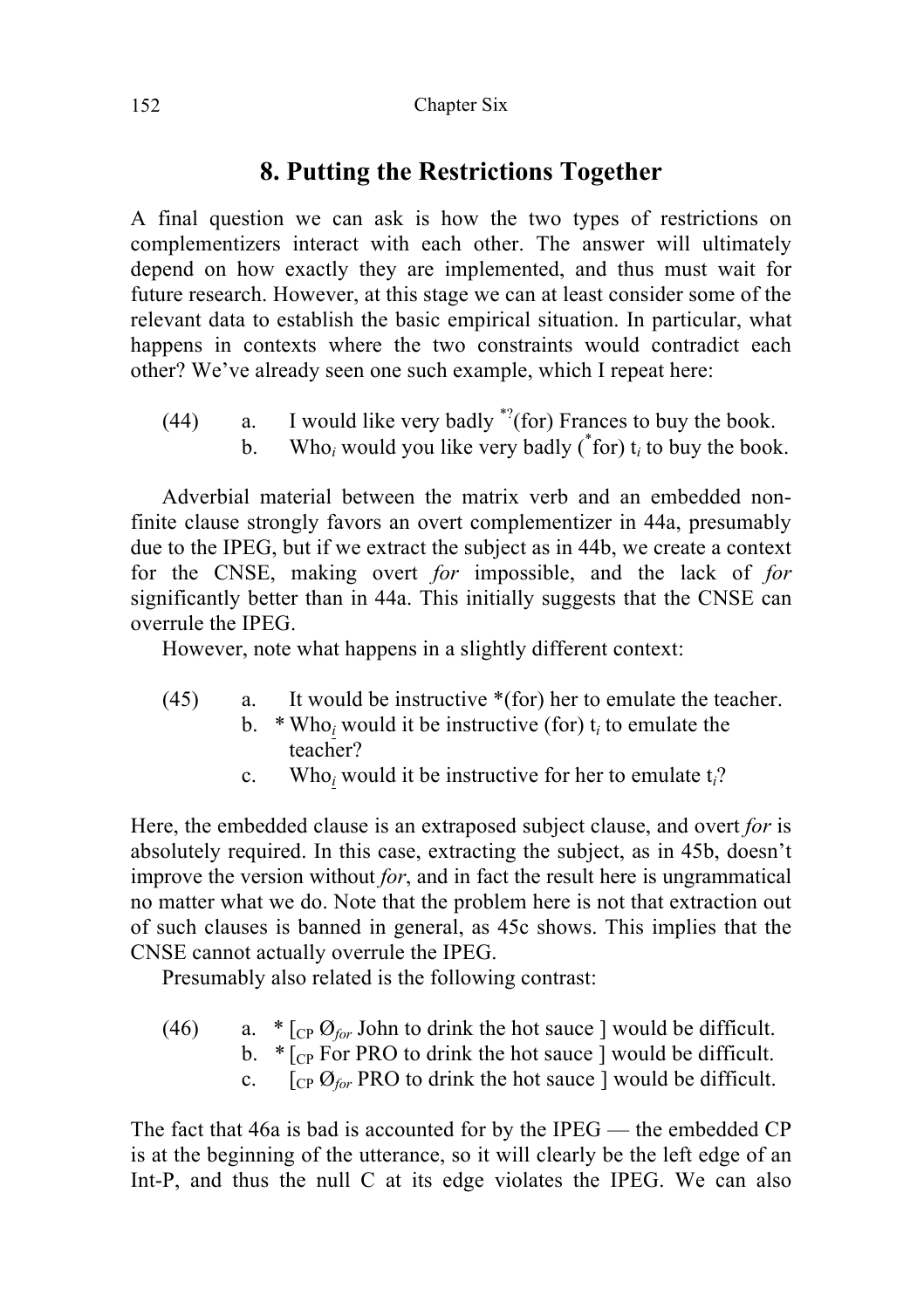straightforwardly rule out 46b on the basis of the CNSE. What is unexpected is the fact that 46c is grammatical. Here as well, we seem to have a null C at the edge of an Int-P, so the IPEG should rule it out, contrary to fact. Note that a retreat to a Case story (according to which an overt *for* would have been required in 46a to license Case on *John*, but not for PRO in 46c) could solve this problem, but only by also creating others.

For example, it would cost us our unified account of parallel examples with finite clauses, where an null *that* is also ruled out:<sup>10</sup>

(47)  $*$   $[CP \mathcal{O}_{that}$  John drank the hot sauce ] was surprising.

Descriptively, it would seem that the violation of the IPEG can somehow be voided here because the following subject is silent as well as the C. One possibility that we could consider is that the fact that both C and the subject are null allows them to be left out of the construction of prosodic domains entirely, so that the leftmost Int-P actually has to at its edge. It remains to be seen how this could be made precise, and in particular whether it can be formulated in such a way that this escape hatch will not be able to incorrectly rule in examples like 45b.

#### **References**

- Adger, D. (2003). Stress and phasal syntax. *Linguistic Analysis* 33: 238– 266.
- An, D.H. (2007). Clauses in noncanonical positions at the syntaxphonology interface. *Syntax* 10: 38–79.
- Bošković, Ž. (1997). *The Syntax of Nonfinite Complementation.* Cambridge, MA: MIT Press.
- Bošković, Ž. & H. Lasnik (2003). On the distribution of null complementizers. *Linguistic Inquiry* 34: 527–546.
- Bresnan, J. (1972). Theory of complementation in English syntax. Ph.D. thesis, MIT.
- Bresnan, J. (1977). Variables in the theory of transformations. In P. Culicover, T. Wasow & A. Akmajian (eds.), *Formal Syntax*. New York: Academic Press, pp. 157–196.
- Bruening, B. (2009). The *that*-trace effect is not about extraction. Slides from presentation at University of Delaware Prosody Meeting.

Chomsky, N. (1980). On binding. *Linguistic Inquiry* 11: 1–46.

 $10$  Of course, there is no example parallel to 46c with a finite embedded clause, because English finite clauses always have overt subjects.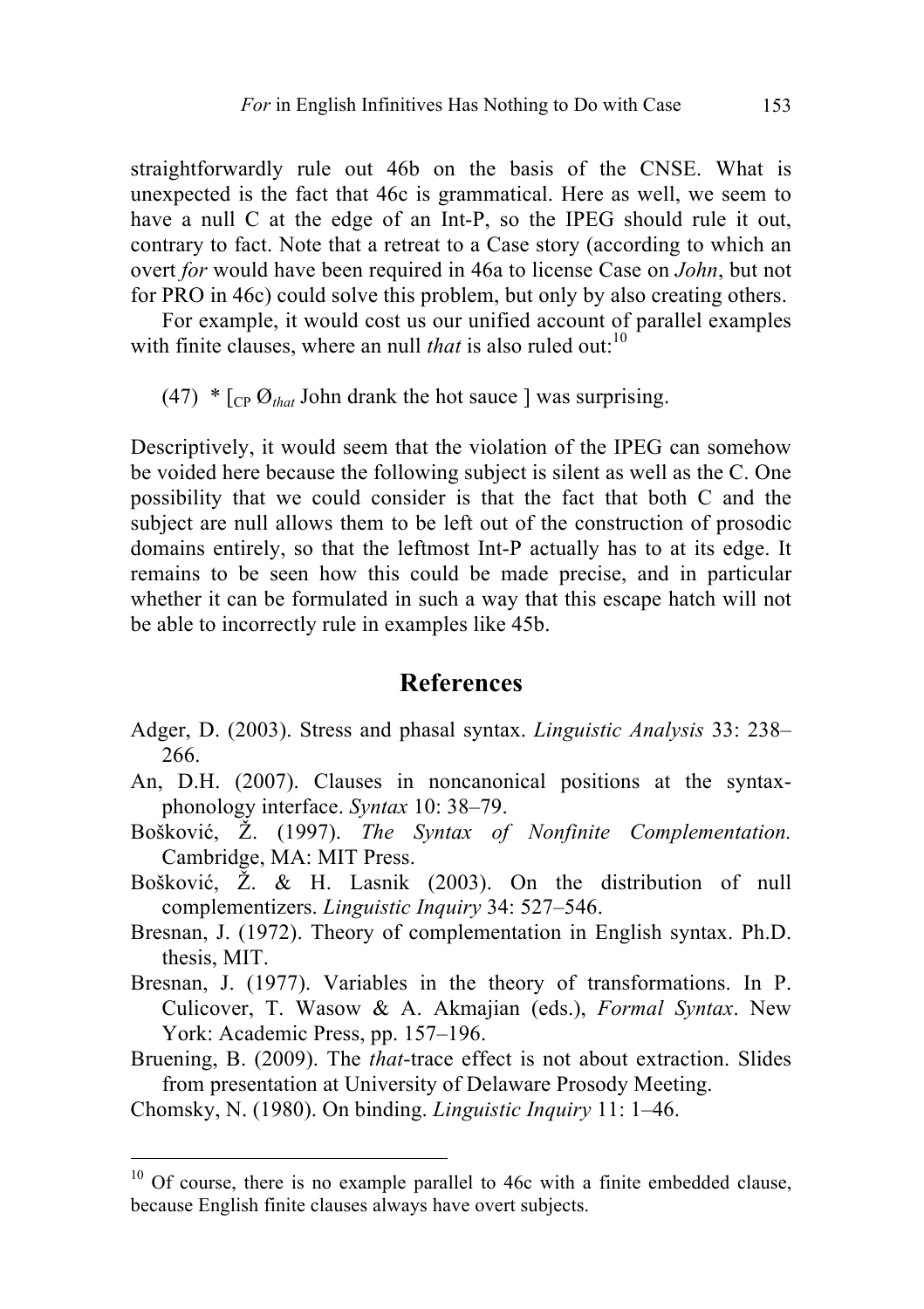Chomsky, N. (1986). *Barriers*. Cambridge, MA: MIT Press.

- Chomsky, N. & H. Lasnik (1977). Filters and control. *Linguistic Inquiry* 8: 425–504.
- Chomsky, N. & H. Lasnik (1993). The theory of principles and parameters. In J. Jacobs et al. (eds.), *Syntax: An International Handbook of Contemporary Research.* Berlin: Walter de Gruyter.
- Dayal, V. & J. Grimshaw (2009). Subordination at the interface. Ms., Rutgers University.
- de Chene, B. (1995). Complementizer-trace effects and the ECP. *Geneva Generative Papers* 3: 1–4.
- Garrett, A. (2011). The historical syntax problem: Reanalysis and directionality. In D. Jonas, J. Whitman & A. Garrett (eds.), *Grammatical Change: Origins, Nature, Outcomes*. Oxford: Oxford University Press*.*
- Henry, A. (1992). Infinitives in a *for-to* dialect. *Natural Language and Linguistic Theory* 10: 279–301.
- Ishii, T. (2004). The phase impenetrability condition, the vacuous movement hypothesis, and *that*-t effects. *Lingua* 114: 183–215.
- Kahnemuyipour, A. (2009). *The Syntax of Sentential Stress*. Oxford University Press.
- Kandybowicz, J. (2006). *Comp-trace* effects explained away. In D. Baumer, D. Montero & M. Scanlon (eds.), *Proceedings of the 25th West Coast Conference on Formal Linguistics,* pp. 220–228.
- Kratzer, A. & E. Selkirk (2007). Phase theory and prosodic spellout: The case of verbs. *The Linguistic Review* 24: 93–135.
- Kroch, A. & A. Taylor (1999). *Penn-Helsinki Parsed Corpus of Middle English*, 2nd edn. Philadelphia, PA: University of Pennsylvania.
- Landau, I. (2006). Severing the distribution of PRO from Case. *Syntax* 9: 32–66.
- Lasnik, H. & M. Saito (1984). On the nature of proper government. *Linguistic Inquiry* 15: 235–289.
- Lasnik, H. & M. Saito (1991). On the subjects of infinitives. In L.M. Dobrin, L. Nichols & R.M. Rodriguez (eds.), *CLS 27: The General Session*, pp. 324–343.
- Manzini, M.R. & A. Roussou (2000). A minimalist theory of A-movement and control. *Lingua* 110: 409–447.
- Martin, R. (2001). Null case and the distribution of PRO. *Linguistic Inquiry* 32: 141–166.
- McCloskey, J. (1985). Case, movement and raising in Modern Irish. In *Proceedings of WCCFL 4*, pp. 190–205.